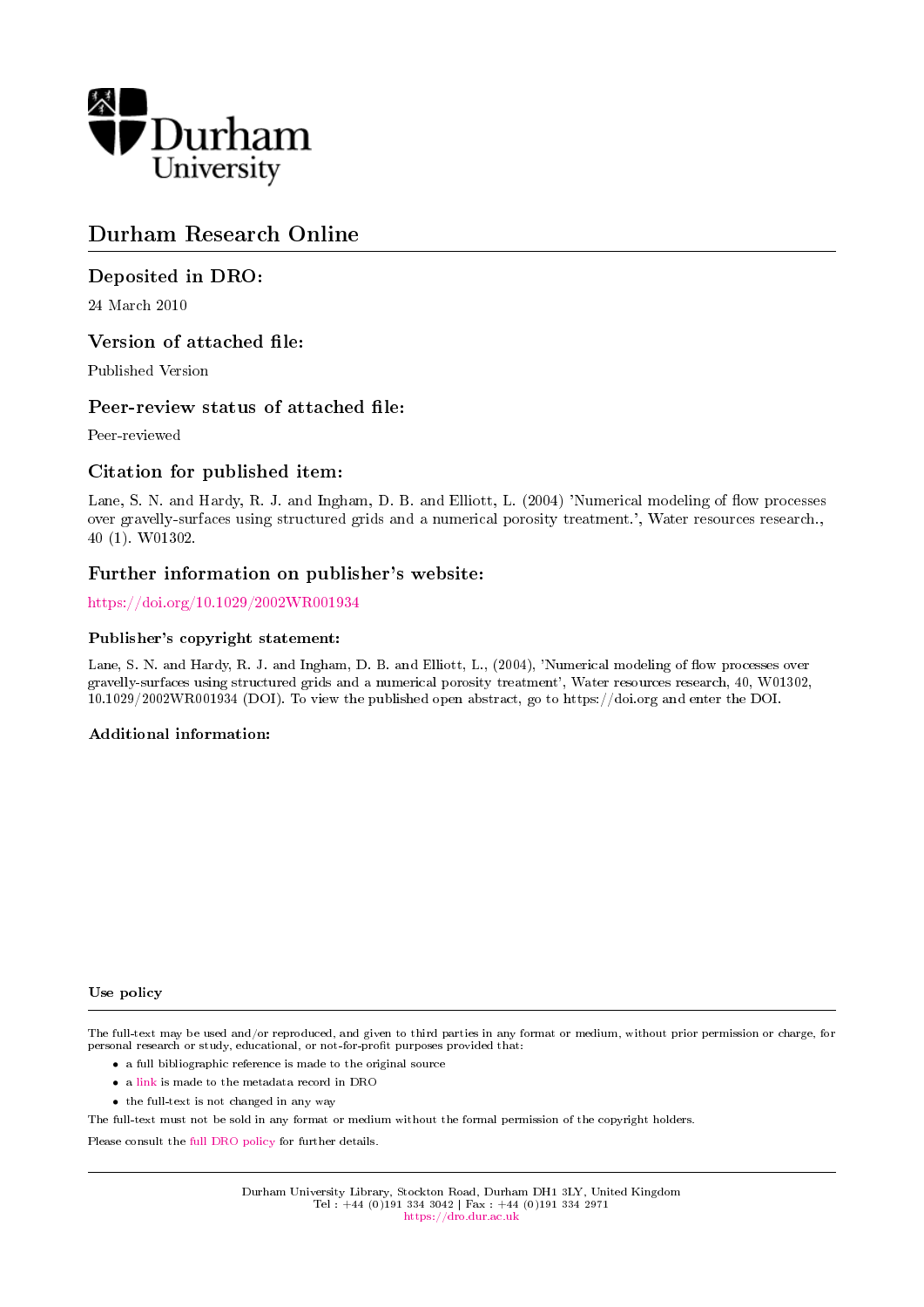# Numerical modeling of flow processes over gravelly surfaces using structured grids and a numerical porosity treatment

S. N. Lane and R. J. Hardy

School of Geography, Faculty of Earth and Environment, University of Leeds, Leeds, UK

### L. Elliott and D. B. Ingham

Centre for Computational Fluid Dynamics and Department of Applied Mathematics, University of Leeds, Leeds, UK

Received 20 December 2002; revised 9 July 2003; accepted 9 October 2003; published 8 January 2004.

[1] This article describes the development and validation of a method for representing the complex surface topography of gravel bed rivers in high-resolution three-dimensional computational fluid dynamic models. This is based on a regular structured grid and the application of a porosity modification to the mass conservation equation in which fully blocked cells are assigned a porosity of zero, fully unblocked cells are assigned a porosity of one, and partly blocked cells are assigned a porosity of between 0 and 1, according to the percentage of the cell volume that is blocked. The model retains an equilibrium wall function and an RNG-type two-equation turbulence model. The model is combined with a 0.002 m resolution digital elevation model of a flume-based, waterworked, gravel bed surface, acquired using two-media digital photogrammetry and with surface elevations that are precise to  $\pm 0.001$  m. The model is validated by comparison with velocity data measured using a three-component acoustic Doppler velocimeter (ADV). Model validation demonstrates a significantly improved level of agreement than in previous studies, notably in relation to shear at the bed, although the resolution of model predictions was significantly higher than the ADV measurements, making model assessment in the presence of strong shear especially difficult. A series of simulations to assess model sensitivity to bed topographic and roughness representation were undertaken. These demonstrated inherent limitations in the prediction of 3-D flow fields in gravel bed rivers without high-resolution topographic representation. They also showed that model predictions of downstream flux were more sensitive to topographic smoothing that to changes in the roughness parameterization, reflecting the importance of both mass conservation (i.e., blockage) and momentum conservation effects at the grain and bed form scale. Model predictions allowed visualization of the structure of form-flow interactions at high resolution. In particular, the most protruding bed particles exerted a critical control on the turbulent kinetic energy maxima typically observed at about 20% of the flow depth above the bed. INDEX TERMS: 1815 Hydrology: Erosion and sedimentation; 1824 Hydrology: Geomorphology (1625); 1860 Hydrology: Runoff and streamflow; 1894 Hydrology: Instruments and techniques; KEYWORDS: CFD, gravel bed rivers, digital photogrammetry, roughness

Citation: Lane, S. N., R. J. Hardy, L. Elliott, and D. B. Ingham (2004), Numerical modeling of flow processes over gravelly surfaces using structured grids and a numerical porosity treatment, Water Resour. Res., 40, W01302, doi:10.1029/2002WR001934.

### 1. Introduction

[2] There is increased application of three-dimensional computational fluid dynamics to natural open channel flows, often over quite complex topographies [e.g., Hodskinson and Ferguson, 1998; Sinha et al., 1998; Gessler et al., 1999; Nicholas and Sambrook-Smith, 1999; Bradbrook et al., 2000; Wu et al., 2000; Booker et al., 2001]. The interest in doing this stems from a number of reasons. First, research has shown [e.g., Lane et al., 2000] that using point measurements of flow velocity to infer reach-scale channel flow processes in 3-D can be misleading. Numerical modeling in 3-D has appeal in this respect. However, both Dietrich [1987] and Bradbrook et al. [2000] show that there can be significant deviation between the results of both experimental and numerical modeling studies of idealized river channels (commonly with rectangular or trapezoidal cross sections) and those of real rivers. Much of this relates to the role of topographic forcing, where within-channel topographic variability in both the downstream and cross-stream direction can be as influential as or dominate over other terms in a classical force balance analysis [e.g., *Dietrich*, 1987]. Thus understanding the influence of complex topography upon flow processes is a crucial goal, and three-dimensional modeling using a full topographic representation is a way forward. Second, this topographic forcing has important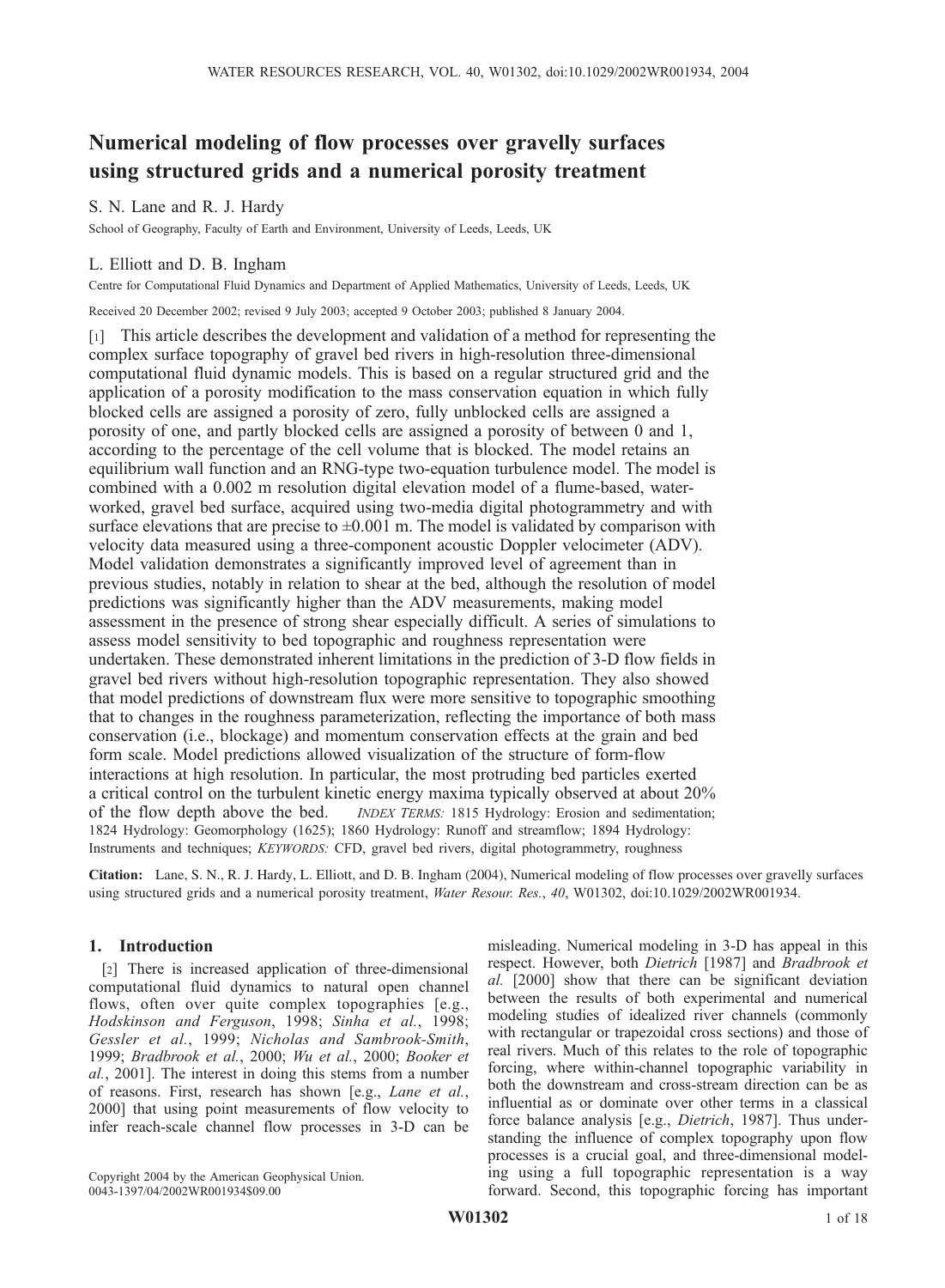implications for the nature of sediment transport and river channel change [e.g., Dietrich, 1987]. Bradbrook et al. [2000] show how scour at tributary junctions results in strong downwelling, and hence transfer of momentum toward the bed, assisting in the maintenance of channel scour. However, in the absence of scour, numerical simulations suggested that downwelling was significantly reduced, causing us to explore different explanations for scour hole formation. The richness of the three-dimensional flow field associated with three-dimensional numerical modeling, along with the ability to simulate interactions between different bed topographies and flows [e.g., Bradbrook et al., 2001], allows testing of a much wider range of hypotheses over the interaction between river channel form and process. Third, it is clear that the threedimensional flow structure of rivers, especially gravel bed rivers exerts a crucial control upon habitat, and its spatial variation. Leclerc et al. [1995, 1996] demonstrate that 2-D hydraulic modeling allowed a much better match between the spatial scale of salmonid function and hydraulic predictions. Crowder and Diplas [2000] showed that point measurements of habitat did not represent habitat variation in space by using a model that included mesoscale topographic features (e.g., boulders). By scaling the spatial change in kinetic energy between two points by the kinetic energy at the point with the smaller velocity, they were able to derive a metric that represents the kinetic energy that must be spent by an organism in order to move from the point of lower velocity to the point of higher velocity. The presence of boulders resulted in a substantially more complex spatial metric which provided a greater habitat range for fish. Linking this to observed fish behavior [Crowder and Diplas, 2002] confirmed that boulders enhanced the potential availability of the right habitat. Again, obtaining information on the full three-dimensional flow field allows us to start to understand the interaction between habitat and flow hydraulics and so develop much more sophisticated analysis of the parameters that describe habitat availability and their change through time.

[3] Given the potential of using three-dimensional applications of computational fluid dynamics to explore fluvial flows and the demonstrated achievement of this method in certain application areas, this paper seeks to address a fundamental methodological problem that has yet to be addressed. Research into the performance of numerical code is emphasizing, amongst other things, the need for careful investigation of numerical diffusion associated with grid specification, the accuracy of discretization [e.g., Manson and Wallis, 1997], and convergence problems associated with fine grids in finite volume discretizations [e.g., Cornelius et al., 1999]. Provided attention is given to the way in which the numerical solution achieves convergence [Cornelius et al., 1999], finite volume treatments using structured grids have particular appeal as they provide a fast and efficient numerical solution and can be numerically stable in channels of simple geometry. However, two problems emerge. First, in channels of more complex geometry, where boundary-fitted coordinates must be used, they are much less stable and numerical diffusion can be high. Second, for coupling to sediment transport treatments, erosion or deposition (in a 3-D model) requires an adaptive gridding capability. Mesh

generation and re-generation associated with this is a particular problem if lateral channel change is involved [*Lane*, 1998]. The aims of this paper are (1) to develop a method identified by Olsen and Stokseth [1995] for representing complex topography in regular structured grids using a porosity treatment; (2) to combine this method with high-resolution topographic data for a real water-worked gravel bed surface; and (3) to validate model predictions using point measurements obtained using acoustic Doppler velocimetry.

#### 2. Background to Approach

[4] The traditional approach to the treatment of channels with complex geometry involves fitting a mesh to available topographic data and then parameterizing smaller scale aspects of topography using a roughness parameter [e.g., Hodskinson and Ferguson, 1998; Nicholas and Sambrook-Smith, 1999; Lane et al., 1999]. In the latter, the skin friction associated with grain surfaces, as represented through a roughness height, is multiplied upward [e.g., Clifford et al., 1992]. Thus the effects of subgrid-scale topography (e.g., grain surface morphology, grain interactions) are represented as frictional retardation of the flow at the bed. This is normally based upon a standard ''law of the wall'':

$$
\frac{u}{u_*} = \frac{1}{\kappa} \ln \left( \frac{z}{z_o} \right) \tag{1}
$$

where  $u$  is the flow magnitude in the planform direction;  $z$  is elevation above a reference plane;  $u_*$  is the shear velocity =  $\sqrt{\tau_b/\rho}$ ;  $\kappa$  is the Von Karman constant (=0.4);  $\tau_b$  is the bed shear stress;  $\rho$  is the fluid density; and  $z_o$  is the height of zero velocity, which depends on the bed roughness. Bed roughness may be defined from the following:

$$
z_o = \frac{\upsilon}{9u_*},\tag{2a}
$$

for smooth boundaries and

$$
z_o = \frac{1}{30}ks\tag{2b}
$$

for rough boundaries, where  $\nu$  is the kinematic viscosity; and  $k<sub>s</sub>$  is the equivalent sand roughness following *Nikuradse* [1933]. In practice, equation (1) is modified as it assumes local equilibrium of turbulence, which is violated under conditions of flow separation. Thus Launder and Spalding [1974] recommend a nonequilibrium law-of-the-wall in which shear velocity is replaced by the square root of the turbulent kinetic energy per unit mass  $(k)$  as the characteristic velocity scale:

$$
\frac{u\sqrt{k}}{u_{*}^{2}} = \frac{\ln\left(0.25c_{\mu}^{\prime}\frac{\sqrt{k}}{u_{*}z_{o}}\right)}{0.25c_{\mu}^{\prime}\kappa}
$$
(3)

where  $c'_{\mu}$  is an empirically derived coefficient equal to 0.09 [Launder and Spalding, 1974]. In theory, provided the mesh is designed properly at the boundary, such that equation (3)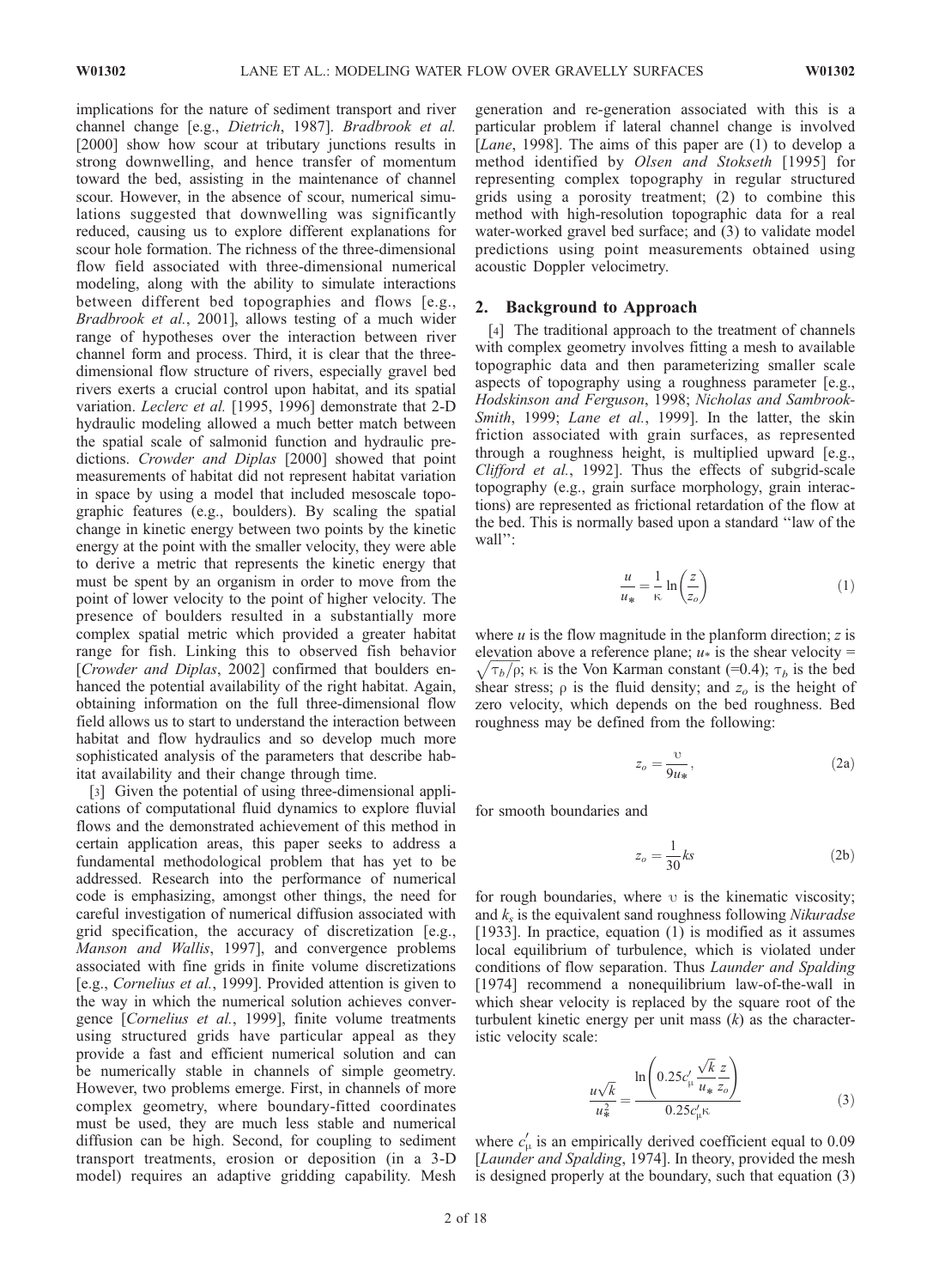

Figure 1. (a) Boundary fitted coordinates applied to sampled topographic data; (b) topographic representation using a porosity treatment with high-resolution topographic data; (c) topographic representation using a porosity treatment with sampled topographic data; for an idealized, rough, gravel bed surface. Solid squares represent field sampled data points.

is only applied to boundary cells and the boundary is smooth, the main concern becomes the validity of the turbulence model. In practice,  $k$  may be determined from the transport equations in a two-equation turbulence model, with diffusion of energy to the wall assumed to be zero, production expressed in terms of the shear velocity  $(u_*^2 u/2z)$ production expressed in terms of the shear velocity  $(u_*u/2)$ <br>and the boundary condition for turbulent energy dissipation  $(\epsilon)$  set as:

$$
\varepsilon = \frac{\left(c'_{\mu}\right)^{3/4} k^{3/2} \ln\left(0.25c'_{\mu}\frac{\sqrt{k}z}{u_{*}z_{o}}\right)}{2ky}
$$
(4)

If the condition for local equilibrium applies, equation (4) reduces to equation (1).

[5] While there are significant concerns over turbulence parameterization in these near wall treatments, research has demonstrated that, in natural river channels with gravelly beds, much greater uncertainty is introduced into predictions of the three-dimensional velocity field due to poor knowledge and treatment of topographic variability than is introduced by uncertainty over turbulence treatments at the wall [Lane et al., 1999]. The basic principle adopted for representing topographic variability involves the multiplication upward of the equivalent sand grain roughness  $(k<sub>s</sub>)$  in equation (2b). In a 3-D modeling framework, this assumes that the topographic variability that is not included in the model geometry is represented as a subgrid scale effect through upscaling of  $z<sub>o</sub>$  used in equation (2b). Much of this uncertainty relates to debate over which grain parameter to upscale and by how much. For instance, field investigations suggest that  $z<sub>o</sub>$  should, including upscaling, take a value of approximately  $0.1D_{84}$  [*Whiting and Dietrich*, 1990; *Wiberg* and Smith, 1991]. Others, specifying it as  $k_s$  (noting  $k_s$  =  $30z<sub>o</sub>$ ), have suggested approximately 3.5 $D<sub>84</sub>$  or 6.8 $D<sub>50</sub>$  [Hey, 1979; Bray, 1982]. Clifford et al. [1992] show that multiplication of roughness length represents a measure of total flow resistance that incorporates contributions from both individual grains and larger bed forms.

[6] These uncertainties aside, the  $z<sub>o</sub>$  approach is associated with a number of problems. First, a wide range of grain percentiles have been adopted. While there is a general preference for the  $D_{84}$  [e.g., *Whiting and Dietrich*, 1990; Wiberg and Smith, 1991] the most appropriate percentile may depend upon the size distribution and sorting of the gravel mix. Second, for modeling purposes, the multiplier of roughness length will need to be spatially variable and scale dependent, in relation to both mesh resolution and the topographic content of the data set used to describe the surface. Third, some studies have noted problems in terms of numerical stability and solution accuracy for flows characterized by high relative roughness [e.g., Nicholas and Sambrook-Smith, 1999] with these difficulties resulting from the existence of an upper limit of  $k<sub>s</sub>$  for a given nearbed cell thickness [Nicholas, 2001]. The implication of this is that the thickness of the near bed cell limits the maximum shear velocity at the bed, so that near bed velocities may be over predicted in field situations that involve high relative roughness [Nicholas, 2001]. Fourth, there is the basic problem of setting the reference height of the bed in a numerical mesh: normally, it is assumed implicitly that the effective bed surface in mass conservation terms is the same as the bed surface sampled during field survey. Figure 1a shows how blocked grid cells are not effectively blocked in a boundary fitted coordinate treatment. Even if the drag term can be effectively specified, there will be mass conservation errors arising from cells that are not blocked but which should be; and cells that are blocked that should not be. It also demonstrates the real uncertainty in the value that the multiplier of roughness length should take. The grid cells in Figure 1a are smaller than the average topographic spacing. Thus the multiplier effect has to represent both subgrid-scale topographic roughness and a roughness component that is lost because of the coarse spacing of topographic data collection. This suggests implicit limits to the use of a roughness parameter such as  $z<sub>o</sub>$  to represent topographic effects in three-dimensional flow models.

[7] In practice, the problems in Figure 1a arise from the coarse sampling of topographic data. The main alternative to using a multiplier of roughness length is to begin to include topographic data in the model. If actual data is available, then roughness due to a difference between sampling density and grid density may be represented through introduction of topographic variability into the boundary fitted coordinates. For instance, Nicholas [2001] attempted to include bed form roughness (e.g., particle clusters) by using a random elevation model to introduce topographic variability into the CFD mesh. This reduces the roughness problem to subgrid-scale topographic variability, but assumes that (1) the random elevation model provides an adequate representation of topography; and (2) the mesh distortion that arises from using the boundary-fitted coordinate approach does not affect the numerical solution.

[8] This paper makes progress with these assumptions in two respects. First, developments in through-water (two media) photogrammetry have proved capable of generat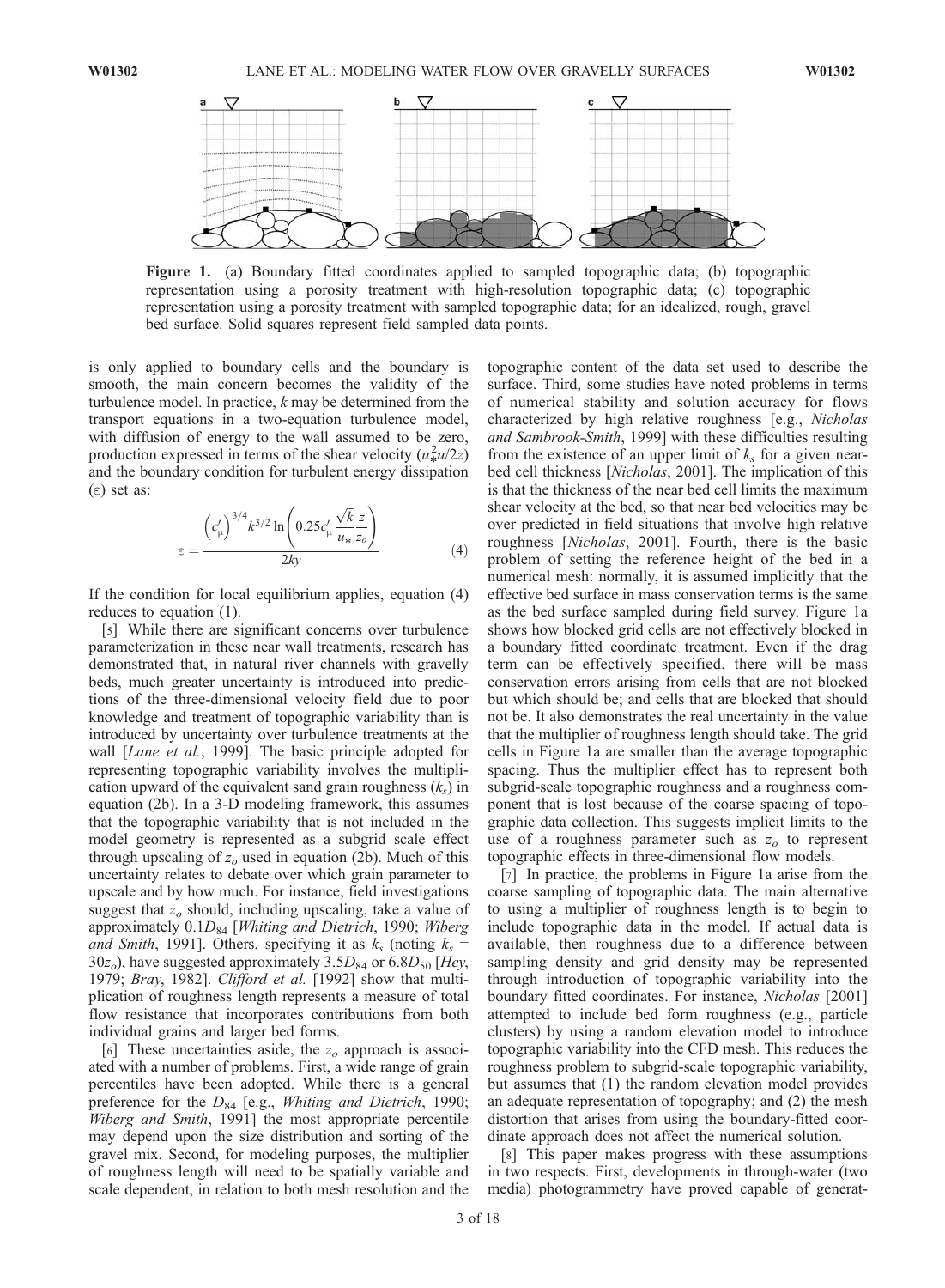ing accurate and precise  $(\pm 0.0005 \text{ m})$ , high-resolution (0.001 m grid spacing) digital elevation models (DEMs) of submerged gravels for both field [Butler et al., 2002] and flume [Butler et al., 1998, 2002; Lane, 2001] situations. Second, research into the performance of numerical code has emphasized, amongst other things, the need for careful investigation of discretization. This includes the accuracy of discretization [e.g., Manson and Wallis, 1997], convergence problems associated with fine grids in finite volume discretizations [e.g., Cornelius et al., 1999] and the spatial discretization required for verification [Hardy et al., 2003]. However, provided attention is given to the way in which numerical solution achieves convergence [Cornelius et al., 1999], finite volume treatments using structured grids have particular appeal as they provide fast and efficient numerical solution and can be numerically stable in channels of simple geometry. Stability problems may arise in channels of more complex geometry, where body-fitted coordinates must be used. When meshes are fitted to the irregular bottom topography of natural river channels, there may be marked spatial variation in grid size that may confound attempts to achieve grid-independent solutions and also result in significant numerical diffusion. Therefore there is a need to develop finite volume schemes that can represent complex topographies without distorting the grid cell size. Hence we deal with this problem by developing the approach of Olsen and Stokseth [1995], which retains the use of a structured grid but specifies cell porosities to block out bottom topography (Figure 1b). We extend this approach to scale the drag terms required by the introduction of the porosity approach. We are able to make use of a unique data set that combines high-quality twomedia digital photogrammetric topographic data [from Butler et al., 2002] with a dense network of threedimensional flow measurements over the same surface.

#### 3. Numerical Scheme and Experimental Design

[9] The numerical scheme involves a finite volume solution of the full three-dimensional Navier-Stokes equations in a Cartesian coordinate system, with a Renormalized Group Theory (RNG)  $k$ - $\varepsilon$  turbulence model.

#### 3.1. Porosity Treatment and Modification of Drag Terms

[10] The porosity treatment is based upon the *Olsen and* Stokseth [1995] approach, and we extend their methodology to modify the drag terms introduced due to the porosity treatment. For a given Cartesian mesh, the topography is transformed into porosity values within the mesh. In this situation, we assume that the topographic data takes the form of a DEM, with a density of topographic data equal to (Figure 1b) or greater than the grid density. We also assume that the numerical grid is defined with vertices that are exactly collocated to the DEM. This means that either: (1) the DEM elevations map directly onto grid cells (equal density); or (2) the grid cells each contain a unique set of DEM elevations (greater topographic density), which can be used to determine the average elevation. In the latter case, with a regular grid, there is a geometric series of possible DEM elevations in a given grid cell (i.e., 1, 4, 9, 16, 25, 36....).



Figure 2. Illustration of the flow direction dependence of the scaling term for drag. (a) DEM elevations. (b) DEM elevations after porosity determination with solid areas for  $P_{ijk} = 0$ , open areas for  $P_{ijk} = 1$ ; and shaded areas indicating  $0 < P_{ijk} < 1$ .

[11] These two situations need slightly different treatments in terms of porosity. Consider a structured, orthogonal Cartesian grid with directions  $i$  and  $j$  in the planform and  $k$  in the vertical. The equal density case is simplest, as each porosity value  $(P_{ijk})$  can be defined for each column of data at planform location  $(i, j)$ , which has a singular value of elevation,  $E_{ij}$ . Thus for cell k, if  $Z_{ijk}$  is the center of the cell and we assume cuboid cells so that the thickness of the cell  $(\Delta Z_{ij})$  is the same throughout the column, then there are three rules:

$$
E_{ij} \ge Z_{ijk} + 0.5\Delta Z_{ij}, \quad P_{ijk} = 0 \tag{5a}
$$

$$
Z_{ijk} - 0.5\Delta Z_{ij} < E_{ij} < Z_{ijk} + 0.5\Delta Z_{ij},
$$
\n
$$
P_{ijk} = \left[ \frac{(E_{ij} - Z_{ijk})}{\Delta Z_{ij}} + 0.5 \right] \tag{5b}
$$

$$
E_{ij} \le Z_{ijk} - 0.5\Delta Z_{ij}, \quad P_{ijk} = 1 \tag{5c}
$$

For the second case, there are a number of solutions of varying complexity. The simplest is based upon deriving the average elevation for a given grid cell from the DEM values within that grid cell. However, if there are 9 (i.e., a 3 by 3 elevation matrix) or more elevations being assigned to a single grid cell, it is possible to determine a more realistic value of porosity by fitting surfaces to the elevation matrix and then working out the area-integrated average elevation as the basis of the porosity value.

[12] Following *Olsen and Stokseth* [1995], and noting the observation that, for rough gravelly surfaces, dealing with the effects of topography upon mass conservation should be a prime concern, we assume that the source term represented by the drag terms in the momentum equation is so great that it dominates over the turbulent diffusion terms. Thus the values of  $k$  and  $\varepsilon$  in the porous domain (for  $0 < P < 1$ ) will have only negligible effects on the flow field and the standard RNG theory  $k$ - $\varepsilon$  turbulence model is not modified in these cells. Thus the only modification to the momentum equations that is required is a scaling of the drag term derived from the law-of-the-wall to represent the effective exposed area of the surface. To do this, we recognize that the effective drag on an element will depend upon the direction of flow. Considering a simple two-dimensional case (Figure 2a), the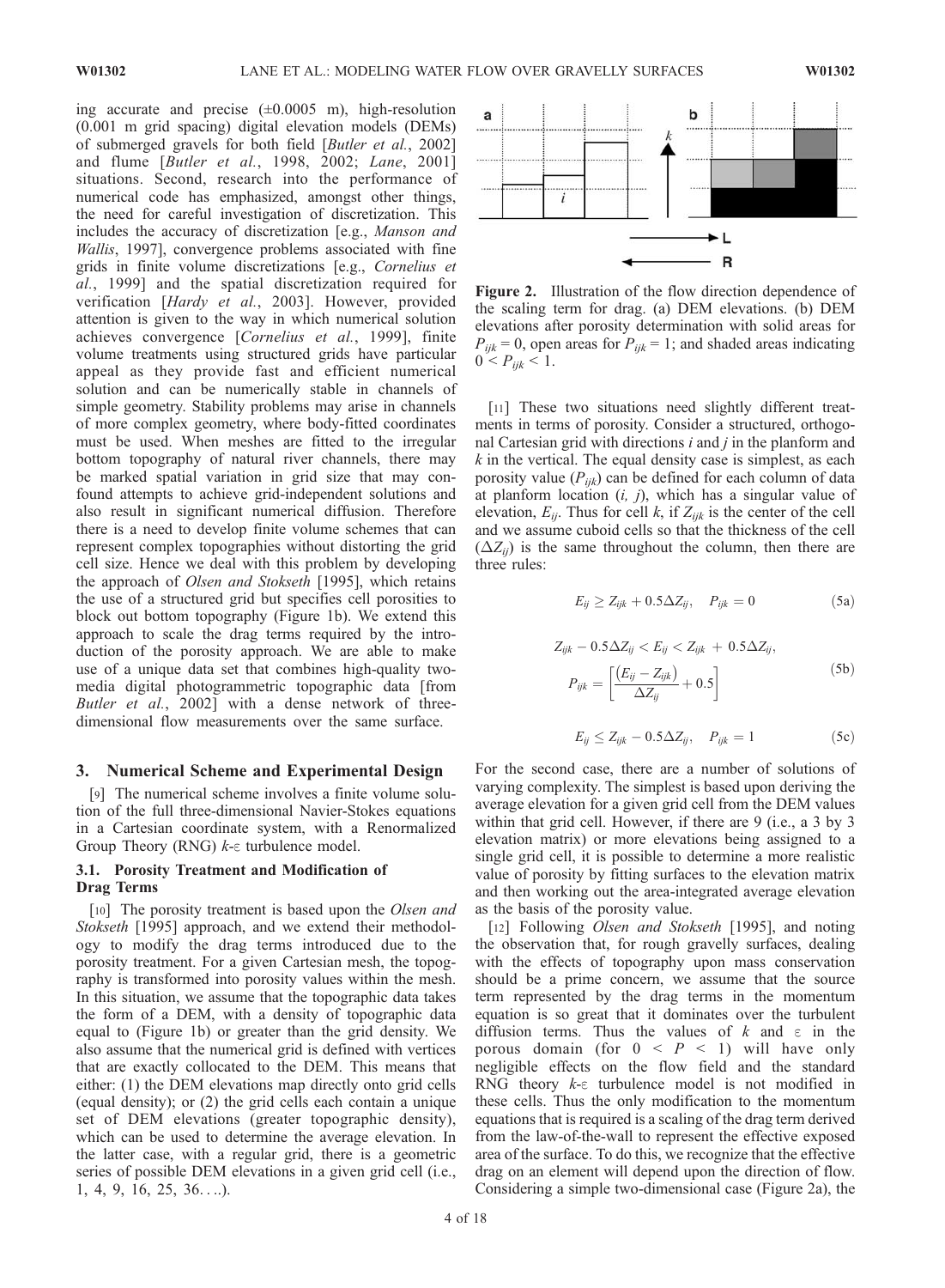effective drag experienced by cell  $i$  with flow direction  $L$  is greater than with direction R.

[13] There are three levels of complexity here that, as with the porosity specification, need to be considered in relation to both the DEM resolution and the grid resolution. In the ideal case, the DEM resolution is such that it contains all scales of topographic variation other than the grain surface scale [Butler et al., 2002] and the mesh resolution is the same as the surface resolution. For this, with a first approximation of flow direction, we augment the drag exerted by a given cell according to the change in porosity in the flow direction. For a given cell, the four differences in porosity between cell  $(i, j)$  and cells  $(i - 1, j)$ ,  $(i + 1, j)$ ,  $(i, j - 1)$  and  $(i, j + 1)$  are calculated. If there is a component of flow out of the cell in the + or  $- i$ -direction or + or  $$ j-direction and porosity decreases in that direction (i.e., the adjacent cell has a higher elevation) then there is an effective ''jump'' and the drag coefficient must be scaled accordingly. Otherwise, no scaling is applied. The scaling is based upon the effective (equivalent) surface area. We assume that all drag is exerted along the base of cells other than for the sidewalls of the channel. A surface is then fitted to the 3 by 3 matrix of elevations centered on cell  $(i, j)$ . The area  $(a_{ij})$  of this surface for cell  $(i, j)$  can then be determined for the four vertices of the cell:  $(i + 0.5\Delta X_{ij},$  $j + 0.5\Delta Y_{ij}$ ); ( $i + 0.5\Delta X_{ij}, j - 0.5\Delta Y_{ij}$ ); ( $i - 0.5\Delta X_{ij}, j - 0.5\Delta Y_{ij}$ 0.5 $\Delta Y_{ij}$ ); and  $(i - 0.5\Delta X_{ij}, j + 0.5\Delta Y_{ij})$ ; where  $\Delta X_{ij}$  is the grid resolution in the *i* direction for cell  $(i, j)$  and  $\Delta Y_{ij}$  is the grid resolution in the  $j$  direction for cell  $(i, j)$ . With cuboid grids,  $\Delta X_{ij} = \Delta Y_{ij} = \Delta Z_{ij}$  and the scaling factor  $(s_{ij})$ is then applied to the roughness height in the wall function using:

$$
s_{ij} = \frac{a_{ij}}{\Delta Z_{ij}^2} \tag{6}
$$

We believe that equation (6) provides a good conceptual representation of the drag augmentation: increasing the roughness height increases the effective elevation at which the planform component of velocity would become zero. Although we are now scaling roughness height in a manner that we sought to avoid, it is important to recognize that this is now only being applied to the grain surface scale and the total contribution of the drag term defined by the law of the wall should be significantly smaller as larger scales of topography are represented explicitly in the numerical mesh. We explore sensitivity to  $z<sub>o</sub>$  with the porosity treatment below.

[14] In the second case, the DEM is of a higher resolution than the mesh. In this case, there is information on subgridscale topographic variability available from the DEM. In theory, this could be represented by an increase in the roughness height, which would be some function of the standard deviation of DEM elevations falling within each boundary cell. However, Nicholas [2001] shows that the magnitude of the required roughness height is related to both topographic resolution and mesh resolution, the latter because of the way in which fluid shear between adjacent grid cells is resolved. Thus there will be a nonlinear relationship between any roughness parameter and the required mesh resolution, of a form that has yet to be fully investigated. This special case is therefore not considered here.

[15] In the third case, the DEM is of a coarser resolution than the mesh. This is typically the case in applications of CFD to natural channels and traditionally requires specification of a roughness parameter to represent the effects of this subgrid-scale topography. The porosity model provides an alternative method for dealing with this problem. Provided something is known about the subgrid-scale variability (e.g., the surface fractal dimension [Butler et al., 2001]), then this can be used to create local topographic variability through the porosity field. As with the case where the DEM resolution matches the mesh resolution, this means that the roughness height only needs to be specified at the scale of the mesh.

#### 3.2. Boundary Conditions

[16] Boundary conditions need to be specified at the upstream inlet and downstream outlet, at the sidewalls and at the free surface. The upstream inlet is specified from experimental data (see below) and the downstream outlet is specified as a fully developed flow profile with the hydrostatic pressure set at the surface at the downstream outlet. The standard RNG theory  $k$ - $\varepsilon$  turbulence model is not modified at the sidewalls or the bed and the equilibrium wall function is used. A roughness height  $(z<sub>o</sub>)$  is specified. For the standard turbulence model to be valid, the  $z^+$ criterion must be satisfied:

$$
30 < z^+ < 300 \tag{7}
$$

where

$$
z^+ = \frac{\sqrt{\tau_b/\rho}}{\upsilon} z_b
$$

and  $\tau_b$  is the bed shear stress; v is the kinematic viscosity; and  $z_b$  is the distance of the center of the wall adjacent cell from the wall which, for the case of cuboid cells, is  $\Delta Z_{ij}/2$ . This allows us to make sure that the first grid cell lies within the wall region and outside of the laminar sublayer. Within the wall region, shear within the fluid can be assumed to be the same as shear at the bed, and determined using the equilibrium form of the law of the wall [*Prandtl*, 1952].

[17] At the free surface, we use a method applied by Bradbrook et al. [2000]. This uses a symmetry plane at the surface across which all normal resolutes are set to zero. To represent the effects of water surface variation, nonzero pressure terms on the symmetry plane are introduced to the momentum equations, commonly referred to as a rigid-lid treatment. This allows for the effects of both water surface superelevation and depression with respect to the plane in terms of the momentum equations. However, if the mass conservation equations are not corrected, it will lead to under estimation of velocities in zones of water surface depression and over estimation of velocities in zones of water surface superelevation. To deal with this, we introduce an effective surface cell thickness  $(\Delta Z_{sij})$  into the continuity equation, which scales the equivalent cell face area in the cross-stream and downstream directions according to the pressure  $(P_{sij})$  on the symmetry plane at cell  $(i, j)$ :

$$
\Delta Z_{sij} = \left(\frac{P_{sij} - \rho g h_{cij}}{\rho g h_{cij}}\right) + \Delta Z_{ij}
$$
\n(8)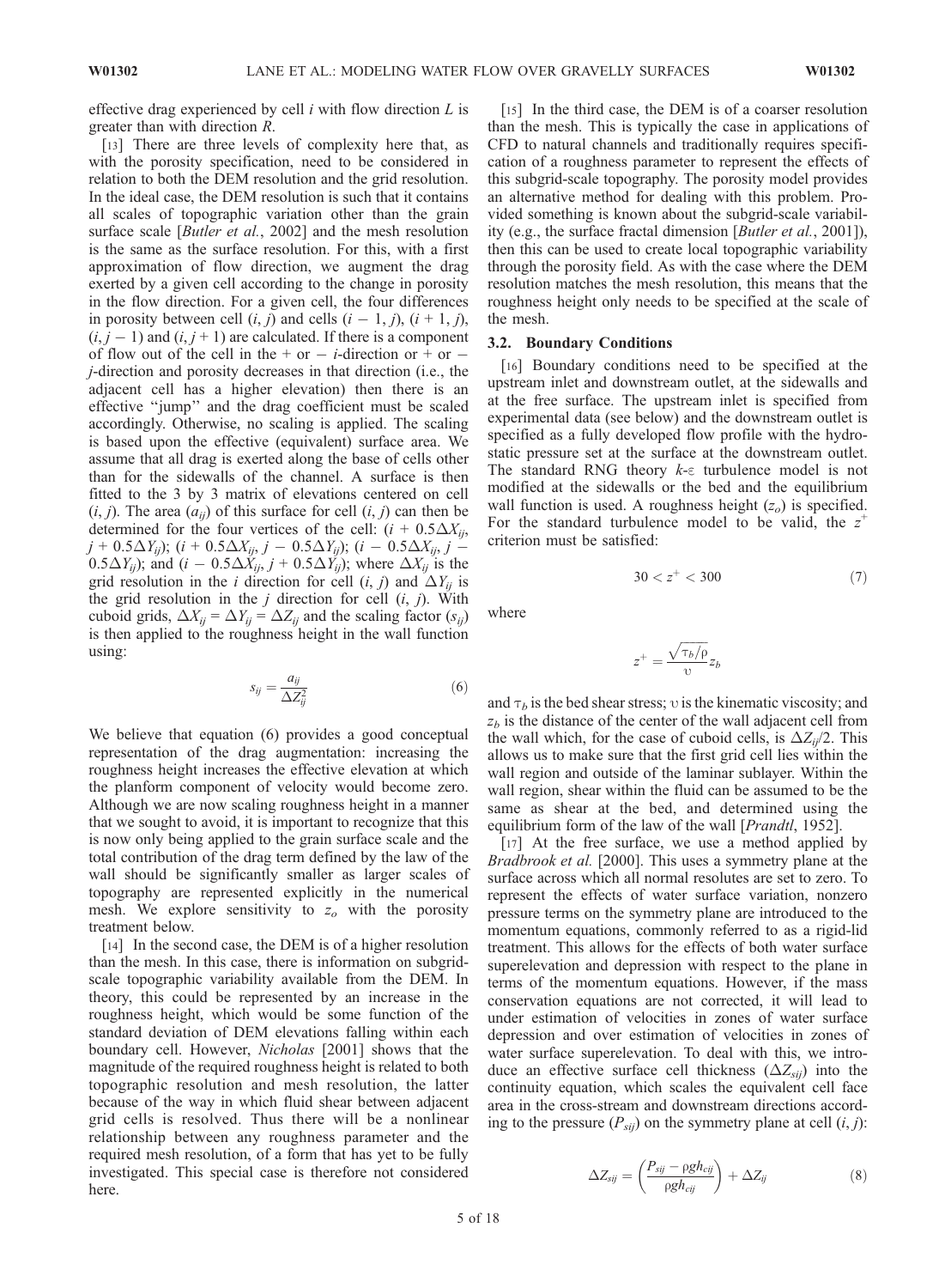where  $h_{cij}$  is the elevation of the surface grid cell at location  $(i, j)$ . Bradbrook et al. [2000] show that this yields a stable approximation of free surface elevation provided spatial gradients of water surface are not too great, and normally not greater than  $\Delta Z_{ij}$ . This case is evaluated with each application of the model.

#### 3.3. Numerical Solution

[18] Numerical solution is based upon a finite volume approach. The use of a regular, structured mesh means that the Cartesian space is essentially the same as the computational space. The following nomenclature is used: C is the cell center;  $P$  is the present time step;  $N$ ,  $S$ ,  $E$ ,  $W$ ,  $H$ ,  $L$  are the centers of neighboring cells;  $E$  to  $W$  is increasing i direction; S to N is increasing j direction; H to L is increasing  $k$  direction; and  $T$  is the cell center at previous time step. Thus the mass conservation equation integrated over a cell volume is:

$$
apfp = a_Nf_N + a_Sf_S + a_Ef_E + a_Wf_W + a_Hf_H + a_Lf_L + a_Tf_T
$$
  
+ source terms (9)

where  $f$  is a variable and  $a$  is the neighboring link across a cell face:

$$
a = A u \rho + \frac{A G_f}{\Delta x} + \frac{V \rho}{\Delta t}
$$
 (10)

where:  $A$  is the cell face area;  $u$  is the velocity component perpendicular to the face; V is the cell volume;  $G_f$  is the diffusive exchange coefficient for  $f$ ;  $\Delta x$  is the distance between cell centers which equals  $\Delta Z_{ij}$  in a cuboid grid; and  $\Delta t$  = time step. The cell center coefficient is given by continuity:

$$
a_P = a_N + a_S + a_E + a_W + a_H + a_L + a_T \tag{11}
$$

During solution, the finite volume equation is used to correct coefficients with the aim that errors converge on zero as the solution proceeds.

[19] Scalar quantities are stored at cell centers and vector quantities at the centers of cell faces. Interpolation assumptions must be made to obtain scalar values at cell faces and vector values at cell centers. If the convective  $(J)$  and diffusive  $(D)$  parts of the flux across a face are separated then equation (9) can be written as

$$
J_N - J_S + J_E - J_W + J_H - J_L + D_N - D_S + D_E - D_W + D_H
$$
  
- 
$$
D_L = S_p
$$
 (12)

where  $S_p$  is the source and transient terms. Convection fluxes through cell faces are defined as

$$
J = Cf \tag{13}
$$

where  $C$  is the mass flow rate across the cell face. Interpolation to cell face values is based upon a Hybrid-Differencing Scheme (HDS). A Cell Peclet number is defined as

$$
Pe = \rho |u| \frac{A}{D} \tag{14}
$$

If  $Pe > 2$ , an upwind differencing scheme is used which assumes that the convected variable at the cell face is the same as the upwind cell center. This is highly stable, but only first order accurate, and so highly diffusive when flow direction is skewed relative to gridlines. As we are using regular structured meshes in this case, this problem is significantly reduced. If  $Pe < 2$ , diffusion dominates and a second order Central Differencing Scheme is used.

[20] To couple the mass conservation and momentum equations, the SIMPLEST algorithm is used (based on the work of Patankar and Spalding [1972]). This (1) takes an initial estimate of the pressure field to solve the momentum equation; (2) determines the consequent mass conservation errors; (3) solves a pressure correction equation; (4) adjusts the pressure and velocity fields; and then (5) applies this corrected pressure to the momentum equation. This is repeated until the mass conservation and momentum errors are acceptably small. This convergence can proceed either smoothly or with damped oscillations to the final solution. To achieve relaxation either: (1) realistic maximum and minimum values may be imposed on the solution; or (2) relaxation may be used to limit the amount of change allowed in any variable at a given iteration. Weak linear relaxation was used for the pressure correction and weak false time step relaxation was used for the other variables. The convergence criterion was set such that mass and momentum flux residuals were reduced to 0.1% of the inlet flux.

[21] The porosity treatment was introduced in a series of stages. First, an initial solution was obtained for the flat bed case. Second, the porosity treatment without the drag terms was introduced. Finally, the drag terms were applied iteratively until there was negligible change in drag.

#### 3.4. Experimental Design: Laboratory

[22] The experimental geometry used for model development and validation is based upon water worked gravels in a 0.30 m wide and 8.0 m long tilting flume. A bulk sample of sediment from the River Affric, Scotland was placed in the flume ( $D_{50} = 0.020$  m;  $D_{84} = 0.069$  m) and water worked until a stable bed (no sediment transport) with a realistic structure was obtained with a flow depth of approximately 0.240 m. This realism was established using scaling analysis [*Butler et al.*, 2001] and shown to have expected morphological characteristics: isotropic scaling at the grain surface scale; anisotropic scaling, oriented toward the predominant flow direction, at the grain-scale; and grain organization into small bed form like structures. Table 1 summarizes the hydraulic conditions used in the study and Figure 3 shows a vertical view of the gravels.

[23] Once the gravels had been water worked, the surface morphology (e.g., Figure 3) was measured using two-media digital photogrammetry (see Butler et al. [2002] for full explanation). In summary, a transparent Perspex sheet (0.003 m thick) was used to flatten the water surface at the time of exposure and five photogrammetric targets were fixed on the upper surface of the Perspex. DEM generation was based upon 1:15 scale panchromatic stereo-photographs, acquired using two semi-metric Hasselblad ELX cameras, supported on a specially designed movable gantry. The cameras were mounted 1.2 m above the bed and separated by 0.31 m. Such geometry provided approximately 65% overlap between the images, with a base: distance ratio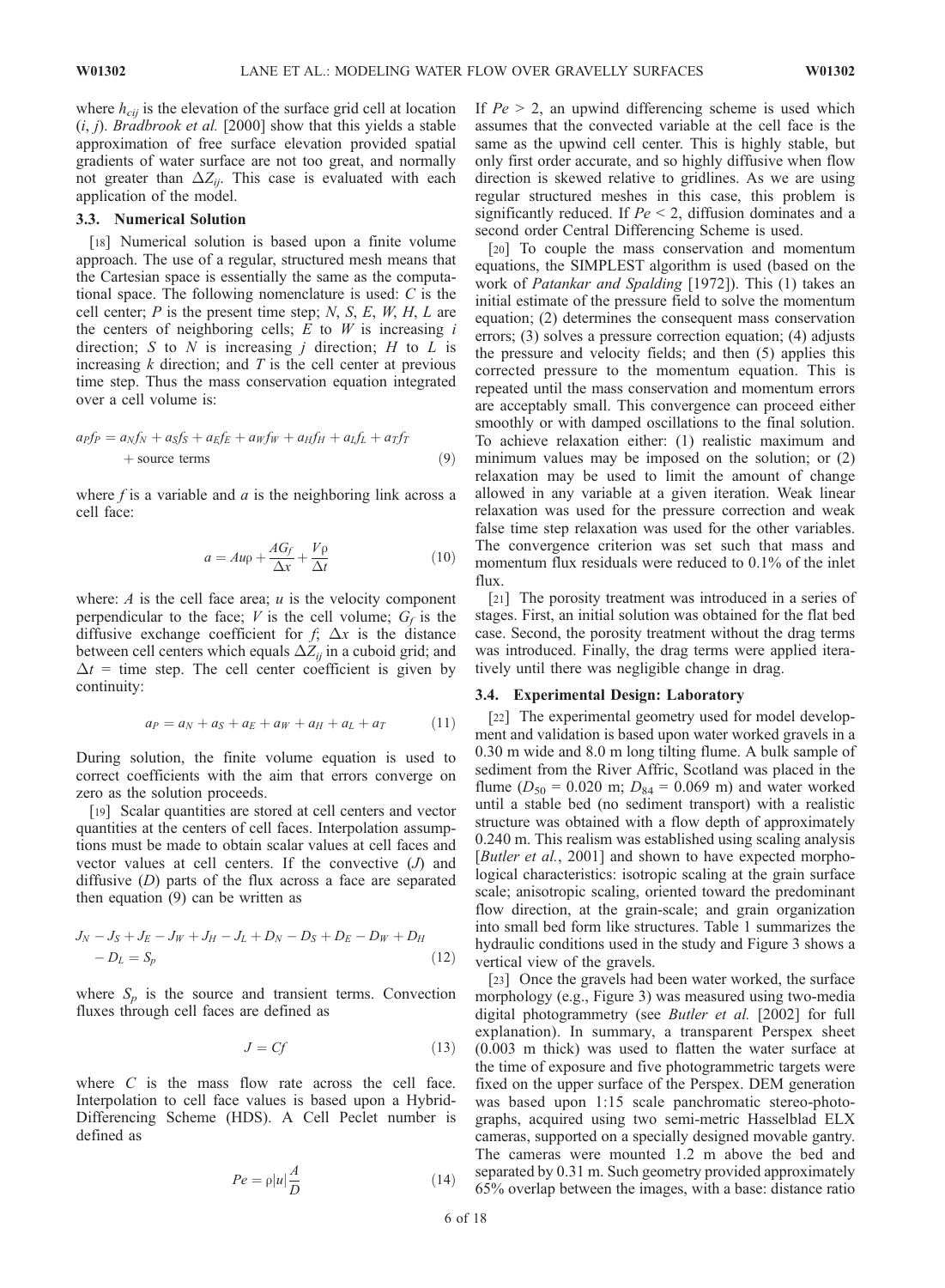Table 1. Basic Hydraulic Data Associated With the Flume Experiments

| Parameter               | Experimental Value   |  |
|-------------------------|----------------------|--|
| Average flow depth (m)  | 0.225                |  |
| Maximum flow depth (m)  | 0.240                |  |
| Width (m)               | 0.300                |  |
| Discharge $(m^3s^{-1})$ | 0.0216               |  |
| Flow Reynolds number    | $2.88 \times 10^{4}$ |  |
| Froude number           | 0.215                |  |
| Sediment $D_{50}$ (m)   | 0.020                |  |
| Sediment $D_{84}$ (m)   | 0.069                |  |

of approximately 1:4, which met general precision requirements (theoretical height estimation to within  $\pm 0.001$  m). The use of three exposure stations provided continuous coverage of a 1 m strip of exposed flume bed (Figure 4). The approximate focal lengths of the cameras were 0.08 m, and this parameter and an appropriate lens model were determined using self-calibrating bundle adjustment methods as explained by Chandler et al. [2001]. This experimental set-up allowed generation of DEMs at a spacing of 0.001 m. These DEMs have been subject to intensive data quality tests, in terms of point precision and accuracy and surface precision and accuracy [e.g., Butler et al., 1998, 2001, 2002]. For the topography shown in Figure 4 the mean surface error was 0.0008 m and the standard deviation of error was  $\pm 0.0017$  m. The latter was somewhat degraded from the theoretical precision of  $\pm 0.001$  m, but only 8.5% of the grain-size  $D_{50}$ , and so assumed to provide excellent topographic representation. The main area where this topographic representation will be less effective will be areas of dead ground [Butler et al., 1998], in the crevices between individual grains.

[24] For the purpose of setting inlet boundary conditions and for model validation, velocity profiles were collected with a NorTek $^{(k)}$  Acoustic Doppler Velocimeter (ADV) measuring 0.010 m intervals above the bed at the planform locations shown in Figure 5. The ADV was mounted on a carriage set on the flume sidewalls and oriented into the same coordinate system used to define the bed topography, with  $x$ velocities in the ADV set to be parallel to the x direction in the DEM. In planform, three strips of data were collected, one along the flume centerline and two either side of the centerline, each shifted by 0.050 m. In addition, for three locations in the downstream direction, an extra two velocity profiles were measured to assist in the specification of inlet conditions (Figure 5). Data were collected at 25 Hz for 120 s and subject to the basic screening recommended by *Lane et al.* [1998]: the focus of this study was mean flow velocities and low order turbulence parameters and so filtering of each time series to remove noise was limited to the removal of data points with insufficient signal-to-noise ratios and point correlations less than 0.7 [Lane et al., 1998].

#### 3.5. Model Geometry and Boundary Conditions

[25] For the purpose of these experiments, a 0.70 m long and 0.20 m wide section of river bed gravel was used to define the bed geometry. The computational domain was regular in the xy and z directions, with a grid resolution of 0.002 m. In the z direction, to allow inclusion of topography data using the porosity treatment, the maximum extent of the domain was set at 0.24 m. Thus the computational grid was sized at 350 by 110 by 120 (4 620 000 grid cells). In both, the topography data was transformed into porosity data. In this case, there were 4 DEM elevations available for each cell in the numerical mesh and hence the porosity was set according to the average of these elevations. At the upstream inlet, inlet conditions were specified using the ADV data for cross section 1, as shown in Figure 6.

[26] As we consider below, there ought to be very low sensitivity to roughness height specification given that the majority of the topographic variability is now specified explicitly. However, the wall treatment in the model still requires specification of a roughness height. Given the DEM and grid resolution (0.002 m), and the DEM precision  $(\pm 0.0017 \text{ m}$  [*Butler et al.*, 1998]), the model will provide an explicit first order representation of topographic scales greater than 0.004 m (i.e., following the Nyquist rule that the lowest detectable periodicity is twice the sampling interval). The roughness height needs to parameterize the scales that are smaller than this. As we are now dealing with grain surfaces, rather than grain organizations (as in equation (2b)) we set the roughness height at 0.001 m (50% of the resolved scales) to reflect the probable sub grid-scale topographic representation associated with the model. It should be emphasized that (1) there are no a priori experiments that have dealt with this scale of topographic data (as opposed to grainsize data) in a hydraulic model of this kind; and (2) in theory, the model should be very insensitive to specification of  $z_o$ . If this low sensitivity can be demonstrated (see below) we have removed one of the major uncertainties in modeling flows in 3-D over gravely surfaces: a strong dependence upon roughness height specification.

#### 3.6. Model Validation

[27] Model validation used an automated correspondence algorithm to match ADV measurement locations to



Figure 3. A vertical view of the water-worked gravels. This shows the photocontrol used for the photogrammetry. Flow measurements were surveyed into the same coordinate system used for the photogrammetry to allow a direct match up with model predictions.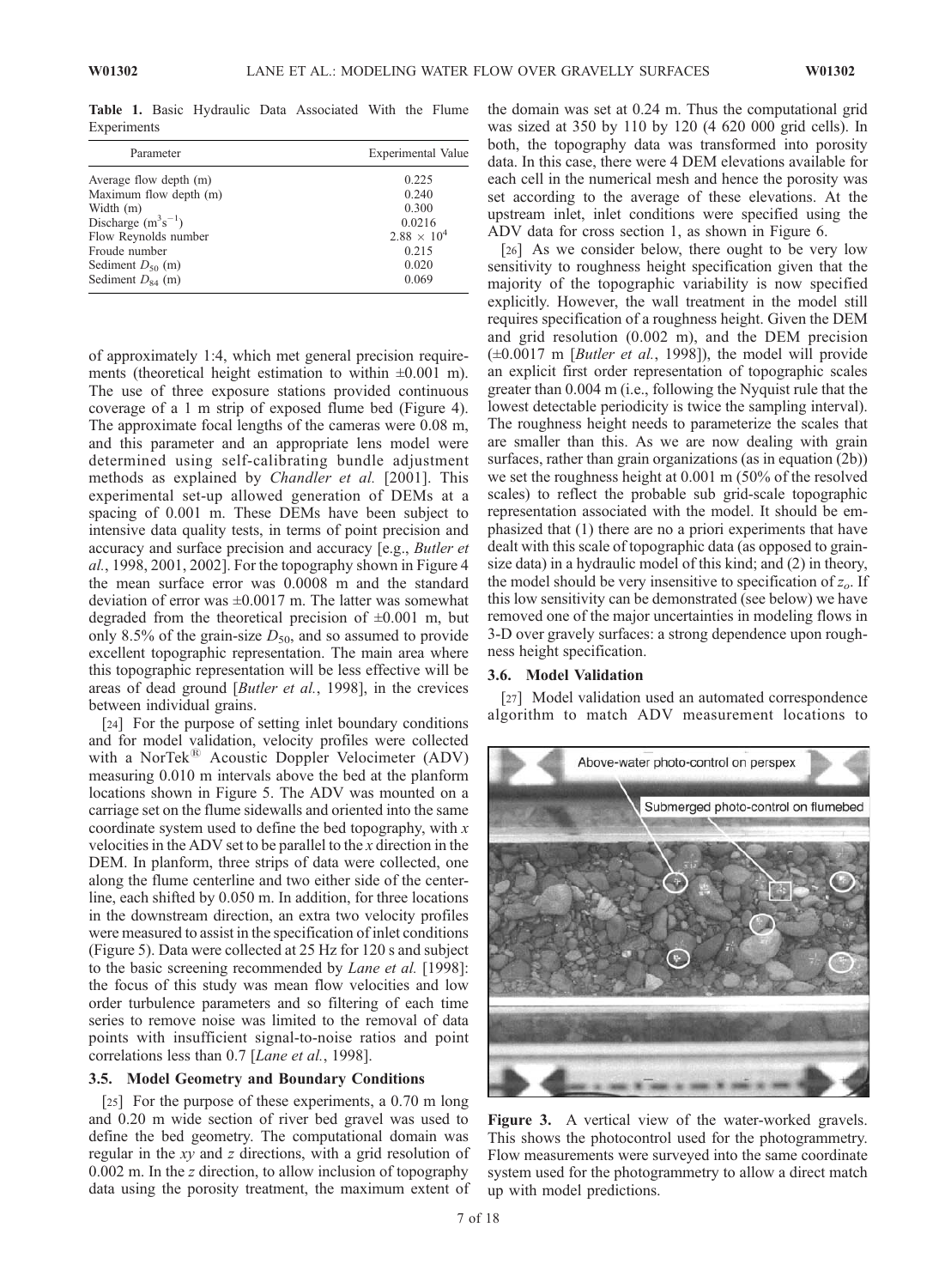

Figure 4. DEM of the flume bed used in this study.

corresponding grid cell locations. The size of the model grid cells was 0.002 m by 0.002 m by 0.002 m. The ADV measures in a 0.08 m diameter cylindrical sampling volume, with a height of 0.010 m. Thus it determines a spatially averaged velocity that corresponds approximately to 5 by 5 by 4 grid cells. In the presence of strong shear in the flow, this opens up the possibility of high-velocity variability in model predictions that will not be captured in the ADV measurements. Thus the average, standard deviation and range of model predictions corresponding to each ADV measurement location were determined.

#### 3.7. Numerical Experiments

[28] Following from model validation, a series of experiments were undertaken to assess the interaction between topographic data density and flow field representation, for a given mesh design. They also sought to address the influence of a range of boundary conditions, notably the free surface treatment and roughness height.

#### 4. Results: Validation

[29] Figure 7 shows a comparison of vertical variation of the downstream variation of velocity above the bed for eight velocity profiles, four from each of rows B and D in Figure 5, closest to the downstream end of the simulation. The results are extremely encouraging. First, and most importantly as compared with previous experiments [e.g., Nicholas, 2001], the model is especially effective at predicting strong shear, generally between 0.1 and  $0.2$  z/h above the bed. Although this study differs from that of Nicholas [2001] in that we do not ensemble model predictions and field data but consider velocity profiles at specific locations, Nicholas [2001] found that a wall function approach failed to reproduce the shear because: (1) the necessary roughness height required excessively coarse mesh sizes at the bed, reducing resolution of the variation of velocity with elevation above the bed; and (2) the wall function does not represent the larger clasts that protrude into the flow. The porosity approach deals with both of these problems in that it allows application of the wall function to be restricted to grain-scale roughness, permitting much finer grid cells at the bed. When coupled to the specification of the bed using high-resolution digital photogrammetry, it also allows representation of the influence of downstream variation in elevation associated with protruding clasts, and hence reproduces both situations where high velocities extend to the bed at the top of protruding clasts and where there is flow separation, both upstream and downstream of large particles.



Figure 5. The planform positions where the ADV was used to obtain vertical profiles. The inlet conditions in Figure 6 were determined from data collected from the stippled area. The velocity profiles shown in Figure 7 are taken from the shaded area.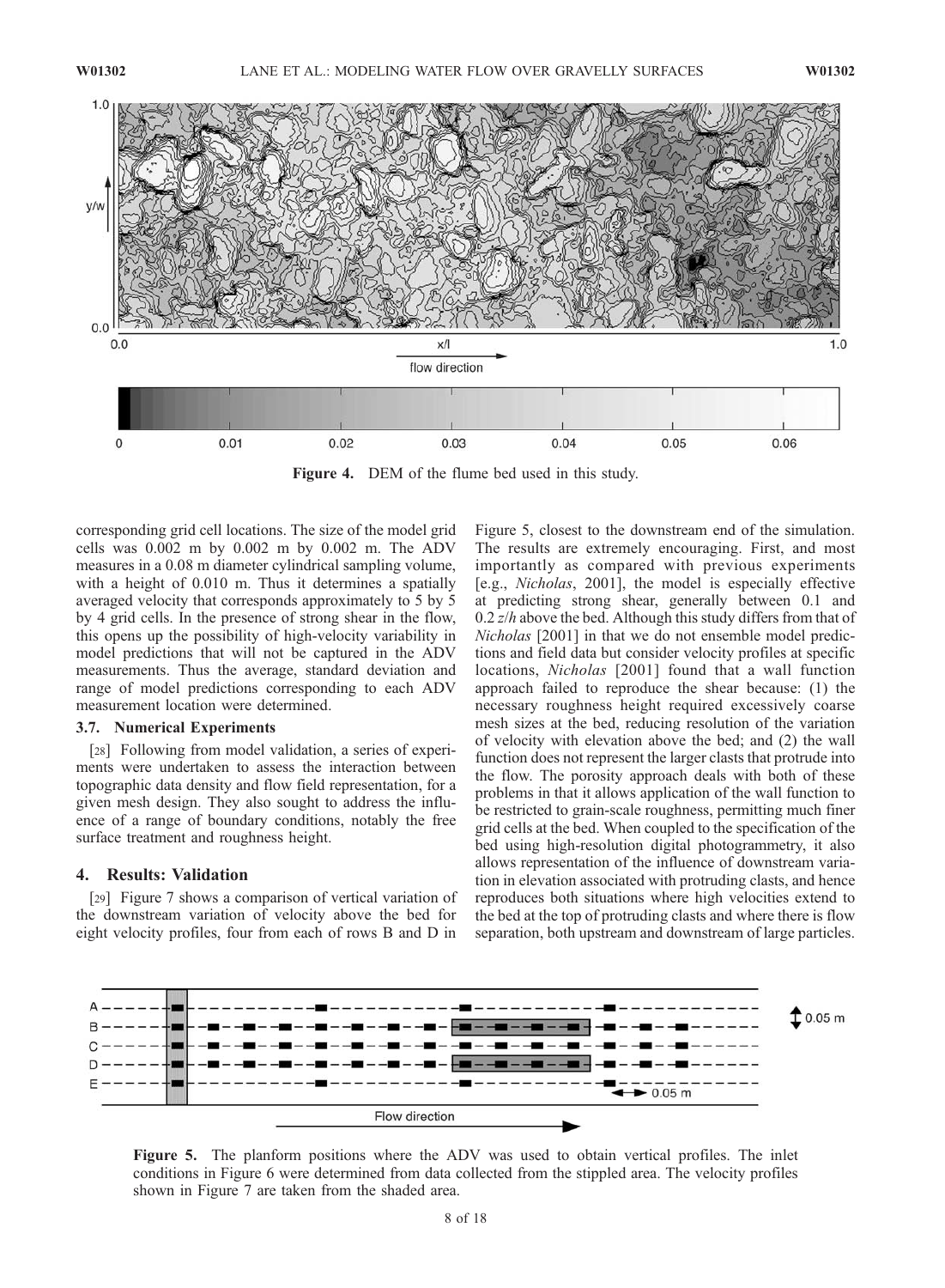

Figure 6. An example inlet condition (for downstream velocity) used to initialize the model.

[30] Figure 8 shows a comparison of model predictions and field measurements for the downstream and vertical components of velocity, and Table 2 shows the associated levels of explanation as compared with previous studies. As Lane and Richards [2001] note, there is a poor tradition of using formal statistical evaluations of the agreement between model predictions and field measurements and a tendency to focus upon qualitative comparisons of the vertical variation of downstream velocity with elevation above the bed [e.g., Czernuszenko and Rylov, 2000; Meselhe and Sotiropolous, 2000; Sanjiv and Marelius, 2000; Sofialidis and Prinos, 2000; Huang et al., 2002]. This is why Table 2 only covers a selected range of application of 3-D CFD models to river channel problems. In terms of flow speed, results from this study are similar to those obtained by Hodskinson and Ferguson [1998] but considerably better than those obtained by other authors. When flow speed is disaggregated into three orthogonal flow components, previous models are found to perform less well [*Lane et al.*, 1999]. In this case, the model retains a good agreement in terms of downstream velocity (Table 2) and matches that obtained with a laboratory study [Bradbrook et al., 1998] involving a smooth bed, but complex flow separation associated with a tributary. The agreement with vertical velocity is less good, but commensurate with that obtained for laboratory studies with smooth beds [e.g., Bradbrook et al., 2001]. This is partly to be expected given the smaller range of magnitude of vertical velocities.

[31] The level of correspondence implied in Table 2 and Figure 8 is also affected by the difference in the spatial scale over which laboratory measurements are made as compared with the model grid size. As noted above, the ADV measurement volume corresponds to approximately 100 grid cells. Figure 7 shows extremely strong velocity gradients at the bed and it is here that the effect of this resolution difference would be most acutely noted. Figure 9a shows the squared error in downstream and vertical velocities against relative elevation above the local bed, showing that the larger errors are generally found closer to the bed. Figure 9b shows that the standard deviation of model predictions within a given ADV measurement volume is significantly greater at the bed. This confirms that much of the error dependence in Figure 9a must partly arise from strong shear at the bed within the



Figure 7. Comparison of predicted downstream velocity profiles with those measured using the ADV. Profiles Ba to Bd refer to row B in Figure 5. Profiles Da to Dd refer to row D in Figure 5. Crossed markers are predicted velocities.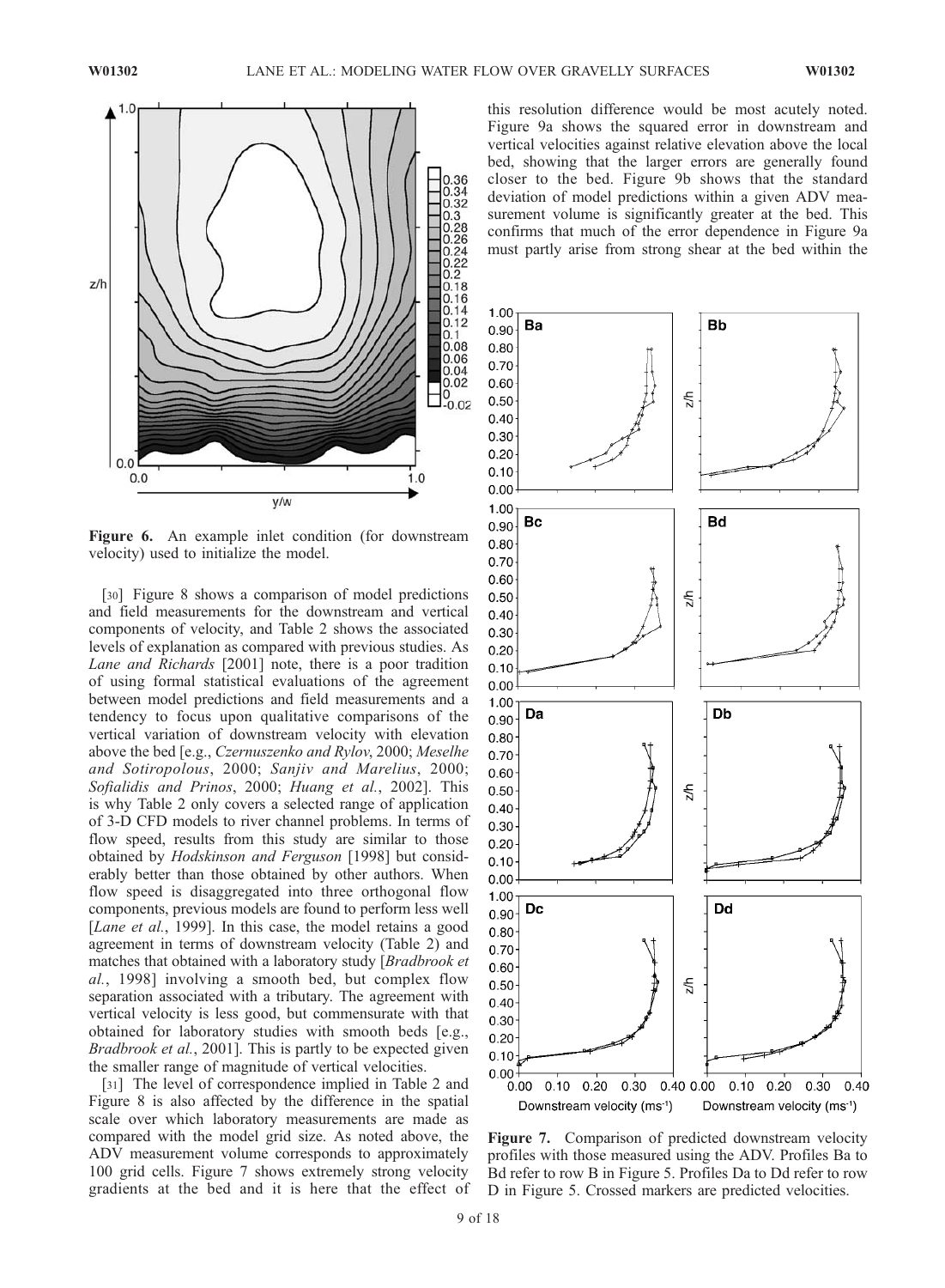

Figure 8. Comparison of a random sample of model predictions and ADV measurements for (a) downstream and (b) vertical flow components. The diagonal is the line of equality.

measurement volume and it is probable that the results in Table 2 and Figure 8 underestimate the quality of model predictions.

#### 5. Results: Numerical Experiments

[32] Figure 10 shows a comparison of model predictions for downstream and vertical velocity and turbulent kinetic energy (tke) with a smooth boundary (i.e., equation (2a)) and a 0.002 m roughness height. Figures 10a– 10c are direct comparisons, but standardized with respect to the maximum velocity/tke recorded. These results are important as they demonstrate that the effect of the law of the wall is strongly limited to the grid cells nearest to the bed: inspection of the data used to generate Figure 10 shows that standardized changes are less than 1% of the maximum recorded value except in the wall cells over a range equivalent to  $0 \lt z/h \lt 0.05$  immediately above each wall cell. As expected, the magnitudes of velocity sensitivity (scales in Figures 10a and 10b) are an order of magnitude less than the tke sensitivity (scales in Figure 10c) and the latter extends marginally higher into the flow. Even with a much finer mesh and topographic resolution, the turbulence associated with sub grid-scale topographic variability is sufficient to create an additional momentum sink as compared with the smooth bed case. However, the spatially restricted nature of this influence and the relatively low magnitude, demonstrates how the influence of roughness height is small and restricted to the bed: as hypothesized there is significantly reduced dependence of model predictions upon roughness height specification except in the immediate near-bed region.

[33] If we repeat this simulation, but replace the spatial dependence of elevation with a spatially uniform elevation, still represented through a porosity field (i.e., with a spatially uniform set of porosity values), we can demonstrate the effect of grains and grain organizations upon the flow (Figure 11). The dashed line shows the spatially averaged elevation. The largest differences are where points on the centerline of the flume experiment either contain gravel in the true topography (above the dashed line and which become "unblocked" when a spatially averaged elevation is used) or do not contain gravel in the true topography (below the dashed line and which become ''blocked'' when a spatially averaged elevation is used.). For the downstream component (Figure 11a), there are some discernible differences immediately above these blocked and unblocked areas. However, the sensitivity of the vertical flow component to topographic specification is much greater (Figure 11b) than the downstream component. This implies limits to the predictability of vertical fluid flow components over gravely surfaces in the absence of highresolution topographic representation. Comparison with Figures 10 and 10b suggests that both  $u$  and  $w$  are more sensitive to topographic specification than roughness specification. It also emphasizes the difficulty of treating both undetermined and indeterminate topographic variability through a roughness height, even if this is allowed to vary spatially. The effects upon turbulent kinetic energy (Figure 11c) mirror the downstream component of velocity given that gradients in  $u$  will be the prime source of turbulence in a model like this. It should be noted that these findings need to be re-evaluated with either a turbulence model that can predict the effects of turbulence anisotropy or a Large Eddy Simulation, as it is possible that with the full topographic representation, the turbulence will extend much further into the flow.

[34] These simulations are summarized, along with the other numerical experiments undertaken, in Figure 12. Here we assess the effects of different boundary conditions and topographic data upon the spatially averaged downstream flux. This is taken as a measure of the intensity of secondary circulation: as the downstream flux is reduced, progressively greater proportions of downstream flow are being converted into cross-stream and vertical velocities. A number of interesting points emerge. First, in this scheme, the smooth bed treatment (i.e., equation (2a)) actually results in a lower downstream flux than the default case. This is initially surprising as the switch to a smoother bed might be expected to increase the downstream flux. However, the smooth bed will allow the topography represented in the model to have a greater effect on the boundary flow, and hence increase the magnitude of cross-stream and vertical flows. This would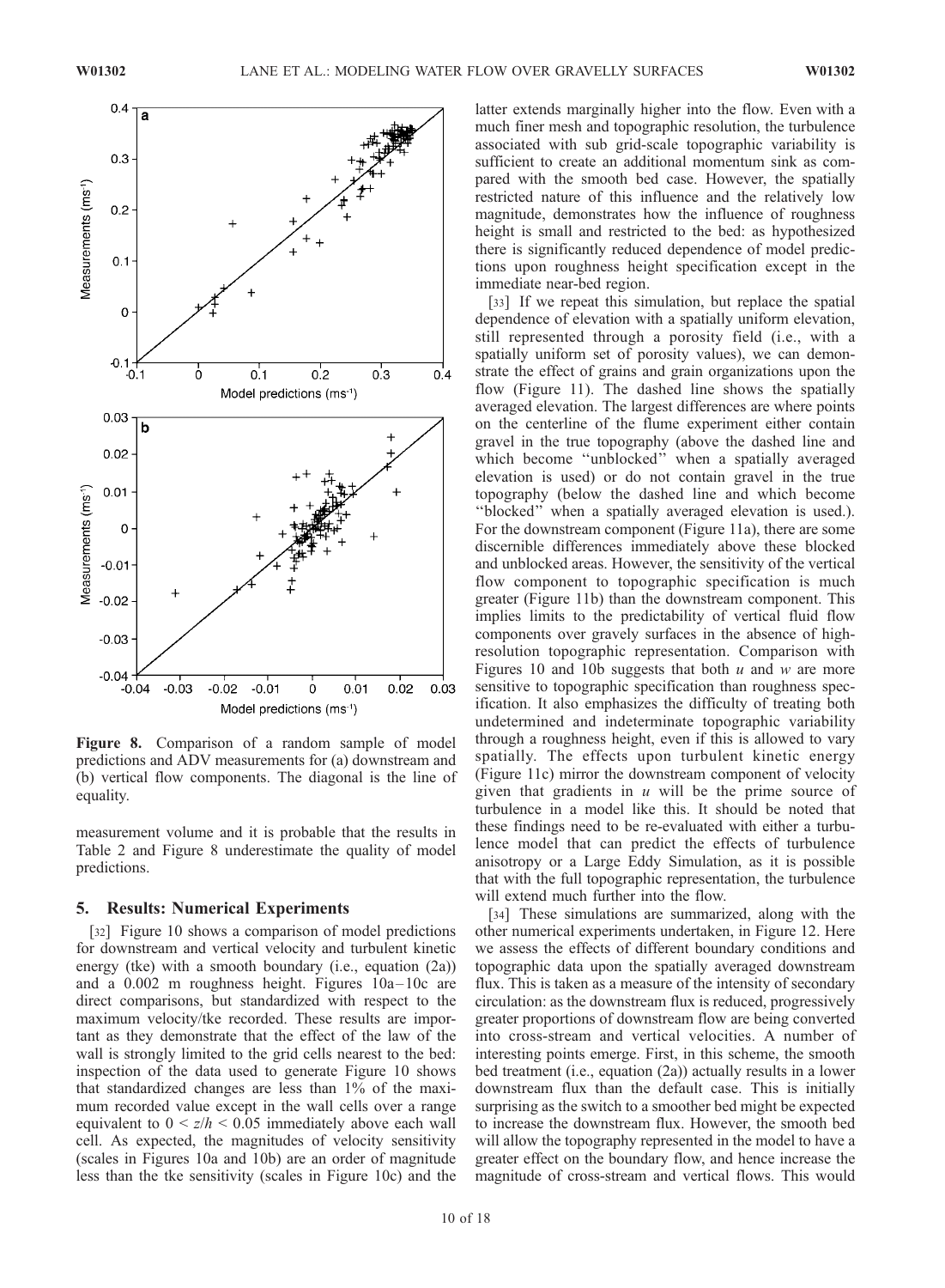| Source                                | Description of Study                                                                                                                                                    | Flow Speed   | Downstream Velocity | Vertical Velocity |
|---------------------------------------|-------------------------------------------------------------------------------------------------------------------------------------------------------------------------|--------------|---------------------|-------------------|
| This study                            | experimental study of channel with rough bed                                                                                                                            | 0.91         | 0.91                | 0.51              |
| Bradbrook et al. [1998]               | laboratory study of a tributary junction with parallel<br>tributaries; a step was present in one of the<br>tributaries and the bed was smooth                           | not reported | 0.95                | 0.75              |
| Hodskinson and<br>Ferguson [1998]     | field study of a sharp meander bend with flow<br>separation; $D_{84} = 0.066$ m                                                                                         | 0.89         | not reported        | not reported      |
| Lane et al. [1999]                    | field study of a tributary junction in a gravel bed river;<br>the bed was rough with $D_{50} = 0.050$ m                                                                 | not reported | 0.50                | 0.25              |
| Nicholas and<br>Sambrook-Smith [1999] | field study of flow around a gravel bar in a braided river;<br>rough bed with $D_{50} = 0.086$ m                                                                        | 0.78         | not reported        | not reported      |
| Booker et al. [2001]                  | field study of a riffle-pool sequence. Rough bed with<br>$D_{50} = 0.019$ m                                                                                             | 0.77         | not reported        | not reported      |
| Bradbrook [2000]                      | field study of a tributary junction in a sand-bed river;<br>the bed was rough due to sand bed forms with<br>$D_{50} = 0.050$ m                                          | not reported | 0.50                | 0.01              |
| Bradbrook et al. [2001]               | laboratory study of a tributary junction angled at 30°<br>degree to the post-tributary channel; a step was<br>present in the angled tributary and the bed was<br>smooth | not reported | 0.53                | 0.59              |

Table 2. Previous Applications of Three-Dimensional CFD to Natural River Channels in Which a Quantitative Assessment of Model Predictions Has Been Undertaken<sup>a</sup>

<sup>a</sup>Values given are for R<sup>2</sup> (the coefficient of variation obtained, generally using ordinary least squares regression between model predictions and field or laboratory observations).

serve to reduce the downstream flux. This explains the observation made by Nicholas [2001] that roughness length scales could be considerably reduced when a randomly perturbed bed replaced a uniform bed in a two-component (downstream and vertical velocity) model of flow over a gravelly surface. In 2-D and 3-D flow models, roughness heights do not effectively represent the blockage effect of spatial variability in bed elevation. The latter creates substantial vertical and cross-stream velocities that can have a major flux. Second, the model displays negligible sensitivity to a 50% reduction in roughness height (Figure 12). The introduction of the porosity treatment, coupled to high-quality topographic representation, limits roughness effects to skin friction. Third, creation of a topography with a 0.004 m spacing (essentially smoothing the surface) resulted in the largest change in downstream flux: Smoothing the topography increased downstream flux. Again, changing the nature of the roughness height determination (from rough to smooth, or by reducing the

roughness height by 50%) had a negligible effect upon flux as compared with the effects of topographic smoothing. This confirms the observation that roughness height is not an effective parameter for representing the effects of gravel bed topography upon flow processes. Finally, and reflecting the observation that the bed influence is limited to the bottom part of the flow, removing the free surface treatment had negligible effects upon downstream flux.

#### 6. Flow Fields Over Gravelly Surfaces

[35] Figure 13 shows five extracted cross sections of downstream velocity for  $x/l = 0.488, 0.494, 0.500, 0.506$ and 0.512, which corresponds to a 0.004 m spacing in the downstream direction. Figure 13 shows large spatial variation in near-bed downstream velocities, and this is reflected in the difference in the centerline predictions of downstream velocity when they were compared with the spatially averaged porosity (Figure 11a). Over the spatial scale of



Figure 9. (a) Plot of the squared error in velocity and (b) standard deviation of model predictions estimated to be within a given ADV measurement volume against relative elevation above the local bed. Downstream velocity errors are shown as crosses and vertical velocity errors are shown as diamonds.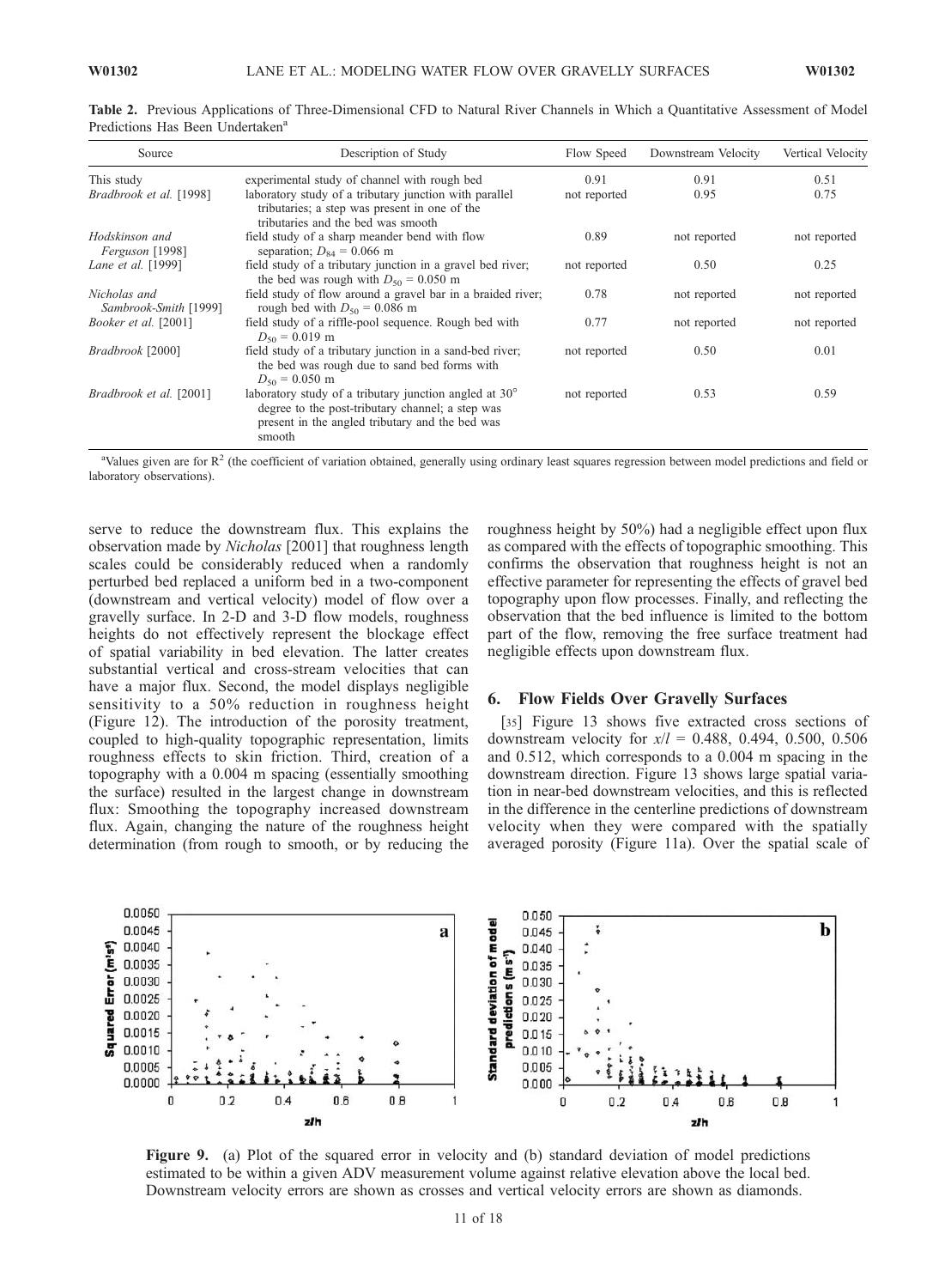

**Figure 10.** The difference between model predictions with a rough boundary ( $z<sub>o</sub> = 0.002$  m) and a smooth boundary, standardized by the maximum velocity/turbulent kinetic energy recorded with the rough boundary. (a) Downstream velocity, (b) vertical velocity, and (c) turbulent kinetic energy per unit mass. Note the plots show little change as the effects of  $z<sub>o</sub>$  are restricted to the bed.

model predictions in Figure 13, there is little variation in downstream velocity away from the boundary. However, the five cross sections describe flow around a large particle, located at  $y/w = 0.6$  in Figure 14c. Upstream of  $x/l = 0.5$ , there is upwelling around this particle (Figures 14a and 14b), which is strongest at  $x/l = 0.494$  (Figure 14b). At this point, there is also a weak stagnation point, with a zone of very slow downstream velocity (Figure 13b) and a steep velocity gradient above this. This stagnation has been observed in flume studies of flow around idealized objects (e.g., M. Lawless et al., The effects of obstacle size and shape upon the time-averaged juncture vortex: An experimental study, submitted to Journal of Fluid Mechanics, 2003) (hereinafter referred to as Lawless et al., submitted manuscript, 2003) and is commonly associated with a juncture vortex. By  $x/l = 0.5$ , the core of high velocity extends almost to the top of the particle (Figures 13c and 13d) and the magnitude of upwelling is reduced (Figures 14c and 14d). This is associated with the highest point on the protruding particle. Downstream of this, the velocity gradient is reduced (Figure 13e) and there is strong downwelling in the lee of the particle (Figure 14e). Figures 13 and 14 both demonstrate that the influence of topographic variability at the bed is limited to essentially the bottom 25% of the flow. Vertical velocities approach approximately 40% of the maximum downstream velocity and are primarily associated with locations of high rates of topographic change, upstream and downstream of particles. These are significantly higher than the secondary circulations that have been measured in straight channels associated with turbulence anisotropy [e.g., Nezu and Nakagawa, 1993] but, unlike observations of macroturbulent flow structure over gravel surfaces [e.g., Buffin-Belanger et al., 2000; Shvidchenko and Pender, 2001] they are restricted to the bed, generally the bottom  $5\%$  of the flow which corresponds to c. 0.010 m. This emphasizes the challenge (see Table 1 and Figure 9) of validating model predictions in this case as this range is similar to the vertical extent of the ADV measuring volume (0.008 m). It is probable that our ability to model this flow zone now exceeds our ability to measure it, except using the new generation of particle image velocimeters (e.g., Lawless et al., submitted manuscript, 2003).

[36] Figure 15 shows predictions of turbulent kinetic energy per unit mass  $(k)$  for a long-section. This shows two important features. First, there are very high values of  $k$ close to the bed, again in a zone where there is most uncertainty in terms of ADV measurement. It has traditionally been assumed that this is a zone of much lower values of  $k$  as a result of damping of streamwise turbulence intensities in the lee of roughness elements [e.g., Nezu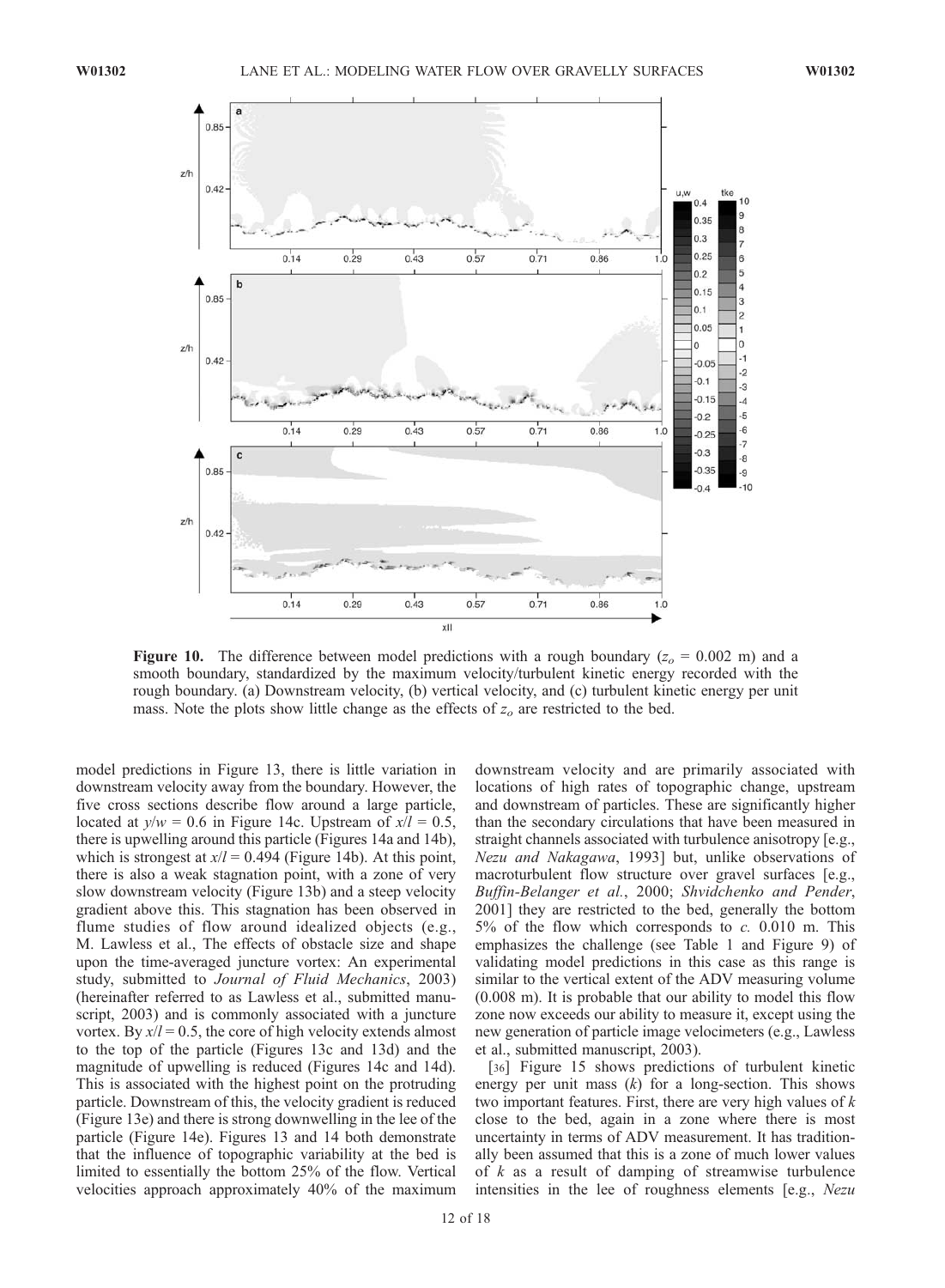

Figure 11. The difference between model predictions with a full topographic representation and a spatially uniform elevation with the porosity values set so that the volume of bed occupied is the same as with the full topographic representation. The boundary is set as rough ( $z_0 = 0.002$  m). Predictions are standardized by the maximum velocity/turbulent kinetic energy recorded with the rough boundary. (a) Downstream velocity, (b) vertical velocity, and (c) turbulent kinetic energy per unit mass. The dashed line shows the elevation of the spatially averaged porosity field.

and Nakagawa, 1993; Nicholas, 2001]. This is evident in Figure 15 (e.g., at  $x/l = 0.71$ ), but the effects of particle protrusion into the flow result in three-dimensional flow separation, resulting in generally high values of  $k$  at the bed, notably where particles extend into the flow.

[37] Second, there is a zone of higher k at about  $z/h =$ 0.20, associated with the zone of maximum shear in the vertical variation of downstream velocity with elevation above the bed. This zone has been observed before, both in measurements [e.g., Wang et al., 1993] and model predictions [e.g., Nicholas, 2001], although at a somewhat lower relative elevation above the bed  $(z/h = 0.10$  to 0.15). In this case, we define z with reference to the lowest elevation in the DEM, which will serve to raise the value of  $z/h$  at which the high  $k$  zone would be found. This is the well-established problem of determining a reference height when the surface varies in a complex way. However, when considering somewhat larger roughness elements, Lawless and Robert [2001] identified peak k values between  $0.33 \le z/h \le 0.50$ into the flow, associated with a shear layer in the flow. Inspection of  $u$  component velocity predictions from the model identifies a zone of strong shear coincident with the



Figure 12. The percentage change in average downstream flux with different numerical treatments as compared with the default case (a 0.002 m topographic data spacing with a 0.002 m roughness height).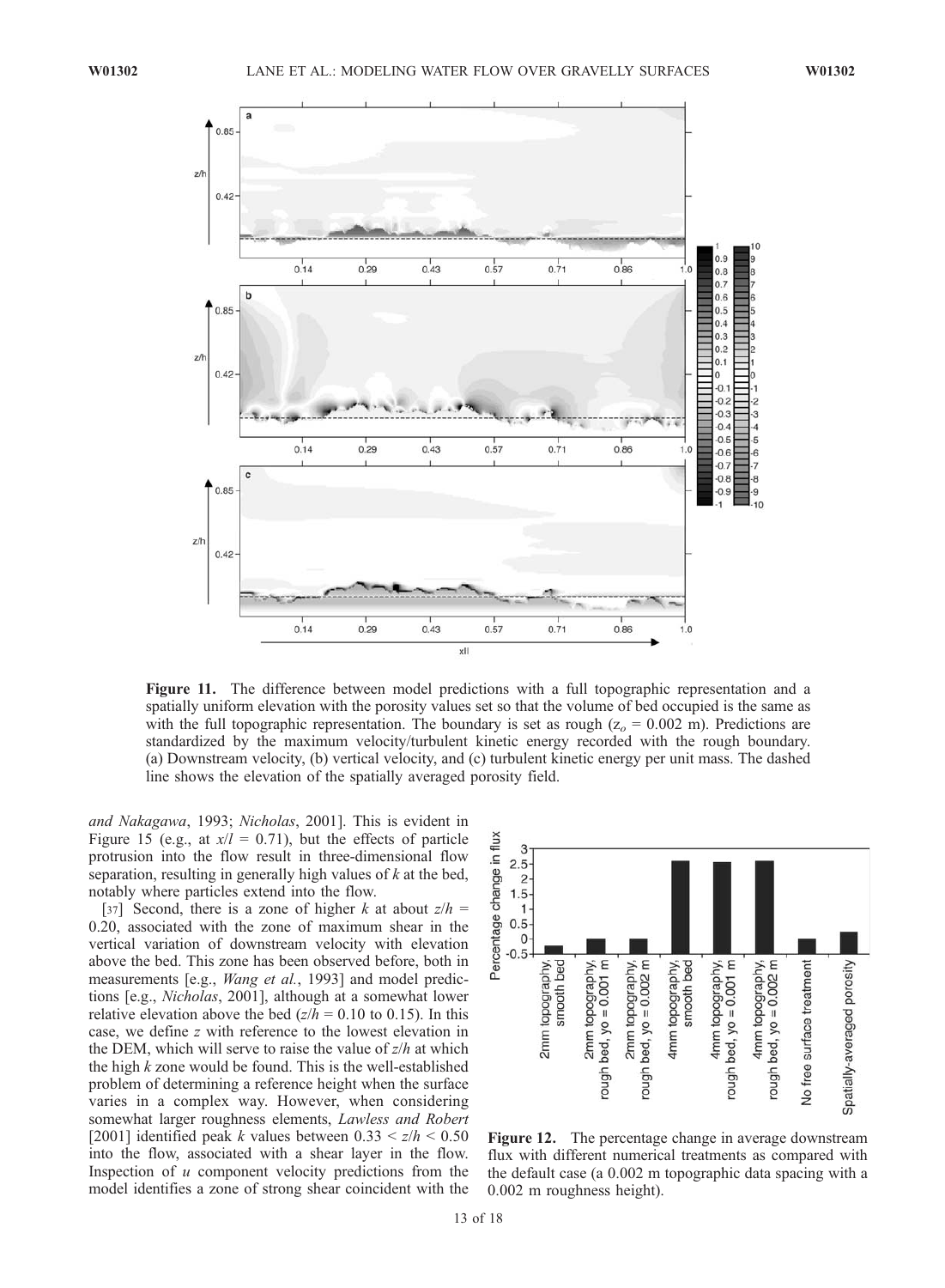

Figure 13. Downstream velocity plots for cross sections at  $x/l = (a)$  0.488, (b) 0.494, (c) 0.500, (d)  $0.506$ , and (e)  $0.512$ , corresponding to a  $0.004$  m spacing.

peak k values, at an elevation controlled by the height of the particles that protrude farthest into the flow. This matches directly the observations of Buffin-Belanger and Roy [1998] and Lawless and Robert [2001] that the largest obstacles in a gravel bed create strong shear at the crest of the obstacle that can have strong downstream provenance both because of the magnitude of shear created and because the shear is not affected by obstacles further downstream. In turn, this explains the high values of  $k$  at the bed, where the continuous variation of bed topography creates extensive shear in the bottom part of the flow as compared with the traditional damping of turbulent kinetic energy expected with decreasing distance from a smooth bed.

[38] The main limiting issue in this study relates to the turbulence model being used in this study. A number of researchers have described depth-scale flow structures over gravelly beds [e.g., Buffin-Belanger et al., 2000; Shvidchenko and Pender, 2001], including time-varying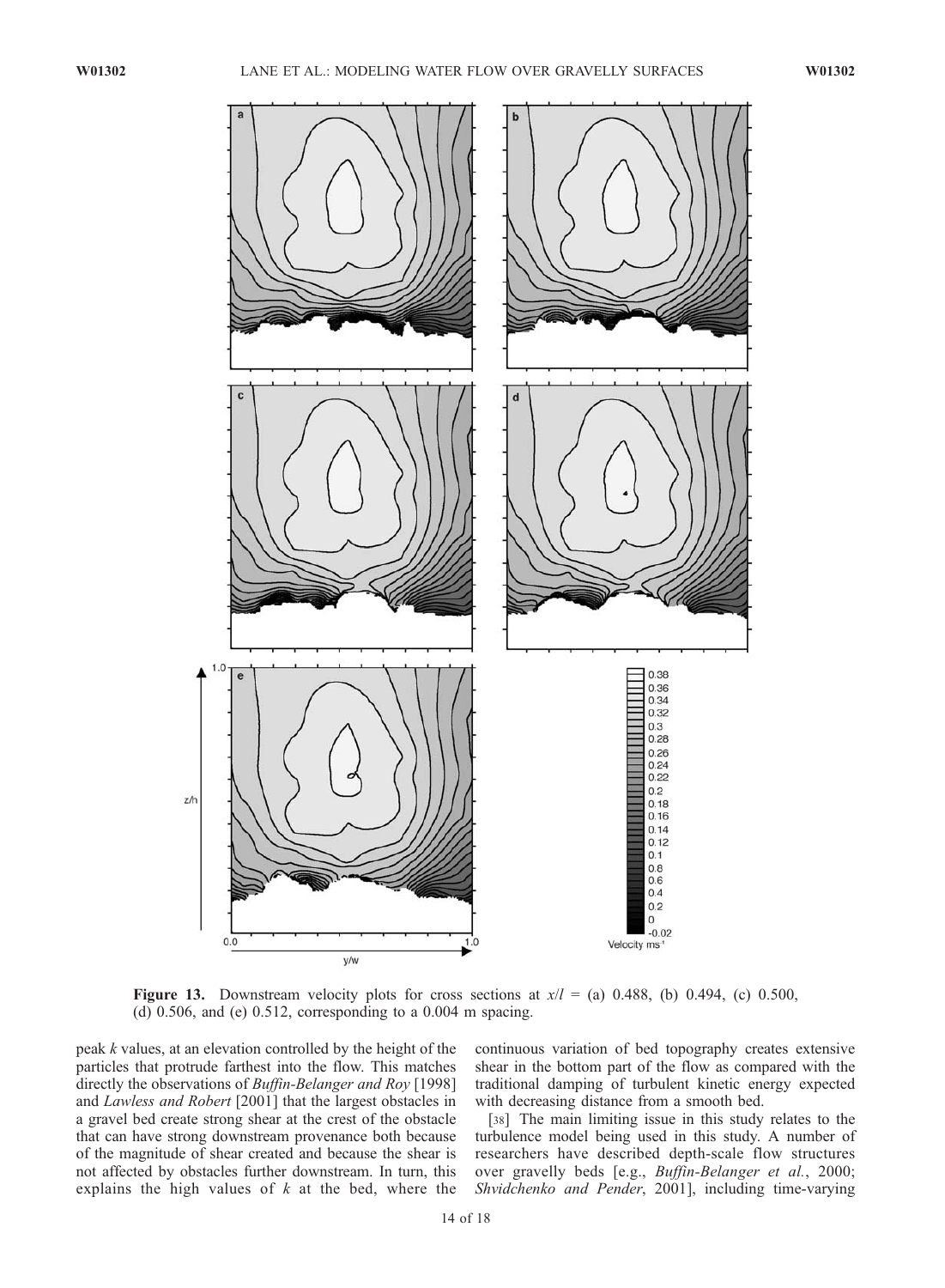

**Figure 14.** Predicted velocity vectors for cross sections at  $x/l = (a) 0.488$ , (b) 0.494, (c) 0.500, (d) 0.506, and (e) 0.512, corresponding to a 0.004 m spacing.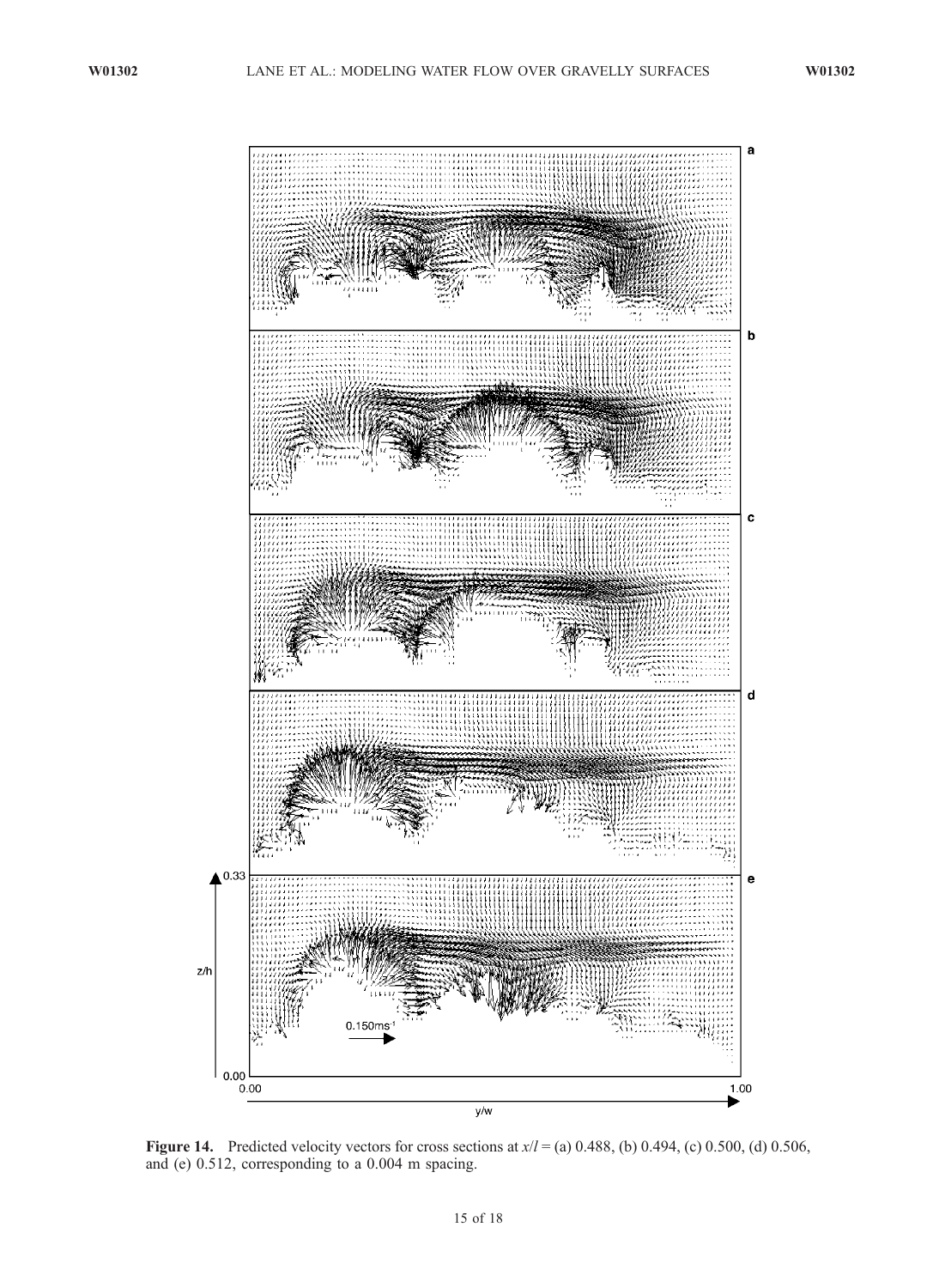

Figure 15. Turbulent kinetic energy per unit mass  $(m^{-2} s^{-2})$  extracted along the centerline of the flume (i.e.,  $y/w = 0.5$ ).

low speed and high-speed regions [e.g., *Kirkbride and* Ferguson, 1995; Buffin-Belanger et al., 2000]. Shvidchenko and Pender [2001] observe that these may be associated with large-scale eddies with a vertical extent associated with the flow depth, and which migrate downstream. Clearly, a time-averaged turbulence model will encounter severe problems in reproducing this type of flow structure, despite its clear importance for sediment transport [e.g., Shvidchenko and Pender, 2001]. Even if a turbulence model, that is capable of modeling the effects of anisotropic turbulence upon mean flow parameters [e.g., a Reynolds Stress Model), were to be used, it is highly unlikely that these relatively low period velocity fluctuations would be reproduced in a time-averaged flow field. Thus current research is applying Large Eddy Simulation to the quantification of time-dependent flow structures.

#### 7. Implications and Applications

[39] A number of important substantive implications emerge from this research. First it has demonstrated the nature of bed topographic forcing associated with individual clasts, which was found to be restricted to the bottom 25% of the flow, but which could approach 40% of the downstream flow velocity. This magnitude of variability will dwarf any secondary circulations caused by other processes, such as turbulent anisotropy, and this suggests that vertical flow variability in gravel bed rivers are topographically driven, rather than hydrodynamically driven. However, it should be emphasized that the results are from a timeaveraged solution: time-dependent eddy shedding may extend to the full flow depth [e.g., Shvidchenko and Pender, 2001] and interaction with the water surface should be expected. Second, it shows that the position of maximum shear is pinned by the elevation of the top of the most protruding particles. The larger particles are associated with greater bed separation, and this appears to enhance turbulent kinetic energy production, rather than damping it right at the bed, as might be expected in smooth channels.

[40] In methodological terms, a number of points emerge. First, the research causes us to be critical of some of the existing research [e.g., *Lane et al.*, 1999; *Bradbrook et al.*, 2000] into flow structure formation in shallow gravel bed rivers. This is especially the case where the flow is shallow as compared to the bed topographic variance, and experiments are required to assess the effects of different flow depth to surface variance ratios upon the sorts of flow structures that form. The same conclusion applies to estimates of bed shear stress derived from three-dimensional applications of CFD to gravel bed rivers where there is no proper topographic representation. Second, it emphasizes the need for more sophisticated representation of the effects of bed topographic variability upon the flow field. In this case, we dealt with an ideal situation where the bed surface structure had been measured precisely to a high resolution, with the precision and resolution an order of magnitude smaller than the median grain-size of the bed. The techniques used to generate this data can be applied in clear water streams in the field [Butler et al., 2002], although the associated fieldwork needs to be carefully designed. However, it is unlikely to be feasible to acquire this sort of data regularly at the river reach-scale. The solution will be larger-scale mapping of characteristic reach morphology (e.g., riffle-pool morphology) coupled to reconstruction of gravel topography for scales smaller than those mapped. Butler et al. [2001] used two-dimensional fractal analysis of water worked gravels to produce characteristic scaling relationships. These can be used to create gravel topography with the same scale-dependent statistical properties and so represent the effects of gravel topography upon reach-scale flow structures, if not the exact detail. A similar approach has been used by *Nicholas* [2001] albeit using a scaleindependent estimate of surface variance and boundaryfitted coordinates with a two-dimensional (vertical and downstream) model. The recommended approach is in preference to multiplication upward of roughness lengths as this does not effectively represent blockage effects, and does not pin the position of maximum shear at the right elevation in the vertical. The latter may be crucial for getting the downstream flux to be correct.

[41] The main limitation to applying this development at the reach-scale will be the computational resources required. The approach adopted has the advantage of using regular structured grids in a finite volume formulation which makes it suitable to the new generation of fast numerical solvers. However, even then, using mesh resolutions smaller than 0.01 m at the reach-scale will remain computationally unfeasible for some time. However, the porosity method may be adapted to situations where the reach-scale geometry is complex (e.g., tributary junctions, tight meander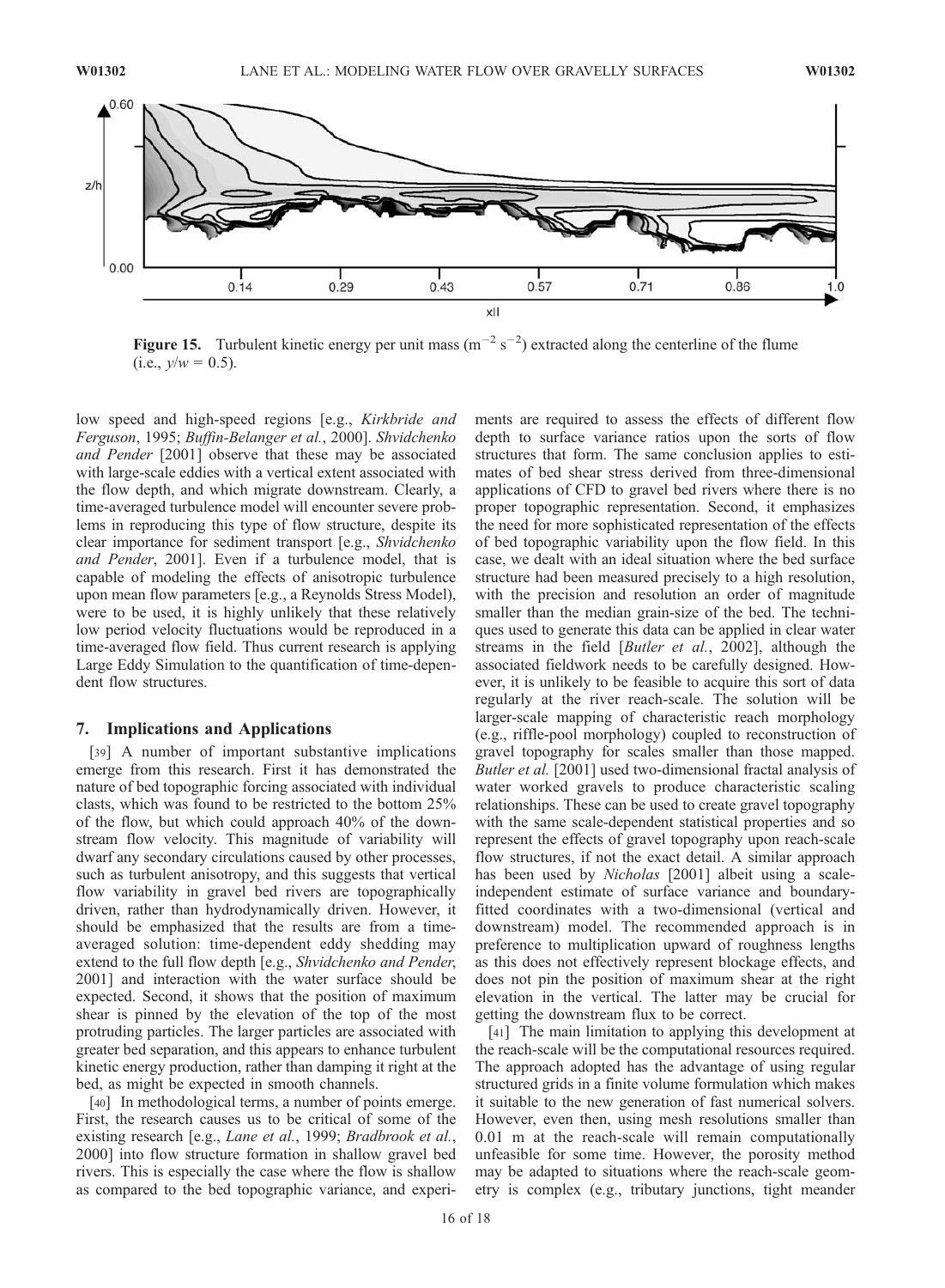bends with inner or outer bank separation) and obtaining numerically acceptable grids is difficult, even with boundary-fitted coordinates or unstructured grids. This would use the same porosity formulation and drag scaling, although the effects of the latter would become much more important than was found to be the case here. This is an area for further research. Concurrently, it will have implications for the boundary conditions required for initialization of the model (e.g., distributed 3-D flow data at the inlet, water level at the outlet), although methods have been developed for situations where this data is not necessarily available [e.g., Bradbrook et al., 2000]. However, this research emphasizes the importance of a priori measurement of topography, if successful predictions of flow fields are to be derived for gravel bed rivers.

#### 8. Conclusions

[42] This paper has described the development, application and validation of a porosity-based, structured mesh solution of the time-averaged 3-D Navier Stokes equations for gravel bed rivers. This has been based upon using highresolution measurements of a flume bed, acquired using twomedia digital photogrammetry, to specify the bed geometry. Comparison with validation data acquired using an Acoustic Doppler Velocimeter showed an excellent agreement between model predictions and flow measurements given: (1) relatively few studies have previously undertaken quantitative assessment; (2) that good agreement in terms of vertical flow components has only previously been obtained for laboratory studies with smooth beds; and (3) the very effective representation of shear at the bed in the downstream flow velocities. Sensitivity testing revealed very low sensitivity to whether a rough or a smooth bed was used at the wall and to whether or not there was a free surface treatment. Comparison with a spatially averaged bed surface emphasized the limits to prediction associated with vertical velocity components in situations where the bed is not fully specified. Model predictions represented effectively the changing flow field around individual bed particles. This suggested that the most protruding bed particles exerted a critical control on the turbulent kinetic energy maxima typically observed at about 20% of the flow depth above the bed.

[43] Acknowledgments. This research was funded by NERC grant GR9/5059 awarded to SNL, LE and DBI. The flume data were acquired by J. Butler, funded by a NERC studentship between 1995 and 1998, and jointly supervised by SNL and J. Chandler.

#### References

- Booker, D. J., D. A. Sear, and A. J. Payne (2001), Modelling three-dimensional flow structures and patterns of boundary shear stress in a natural pool-riffle sequence, Earth Surf. Processes Landforms, 26, 553 – 576.
- Bradbrook, K. F. (2000), Numerical, field and laboratory studies of threedimensional flow structures at river channel confluences, Ph.D. thesis, 362 pp., Univ. of Cambridge, Cambridge, U. K.
- Bradbrook, K. F., P. Biron, S. N. Lane, K. S. Richards, and A. G. Roy (1998), Investigation of controls on secondary circulation and mixing processes in a simple confluence geometry using a three-dimensional numerical model, *Hydrol. Processes*, 12, 1371-1396.
- Bradbrook, K. F., S. N. Lane, and K. S. Richards (2000), Numerical simulation of time-averaged flow structure at river channel confluences, Water Resour. Res., 36, 2731 – 2746.
- Bradbrook, K. F., S. N. Lane, K. S. Richards, P. M. Biron, and A. G. Roy (2001), Flow structures and mixing at an asymmetrical open-channel confluence: a numerical study, J. Hydraul. Eng., 127, 351-368.
- Bray, D. I. (1982), Flow resistance in gravel-bed rivers, in Gravel-Bed Rivers, edited by R. D. Hey, J. C. Bathurst, and C. R. Thorne, pp. 109 – 133, John Wiley, Hoboken, N. J.
- Buffin-Belanger, T., and A. G. Roy (1998), Effects of a pebble cluster on the turbulent structure of a depth-limited flow in a gravel-bed river, Geomorphology, 25, 249 – 267.
- Buffin-Belanger, T. A., A. G. Roy, and A. D. Kirkbride (2000), On largescale flow structures in a gravel-bed river, Geomorphology, 32, 417-435.
- Butler, J. B., S. N. Lane, and J. H. Chandler (1998), Assessment of DEM quality for characterising surface roughness using close range digital photogrammetry, Photogramm. Rec., 16, 271-291.
- Butler, J. B., S. N. Lane, and J. H. Chandler (2001), Application of twodimensional fractal analysis to the characterisation of gravel-bed river surface structure, Math. Geol., 33, 301-330.
- Butler, J. B., S. N. Lane, J. H. Chandler, and K. Porfiri (2002), Throughwater close-range digital photogrammetry in flume and field environments, Photogramm. Rec., 17, 419-439.
- Chandler, J. H., K. Shiono, P. Rameshwaren, and S. N. Lane (2001), Automated DEM extraction for hydraulics research, Photogramm. Rec., 17,  $39 - 61$ .
- Clifford, N. J., A. Robert, and K. S. Richards (1992), Estimation of flow resistance in gravel-bedded rivers: A physical explanation of the multiplier of roughness length, Earth Surf. Processes Landforms, 17, 111-126.
- Cornelius, C., W. Volgmann, and H. Stoff (1999), Calculation of threedimensional turbulent flow with a finite volume multigrid method, Int. J. Numer. Methods Fluids, 31, 703 – 720.
- Crowder, D. W., and P. Diplas (2000), Evaluating spatially explicit metrics of stream energy gradients using hydrodynamic model simulations, Can. J. Fish. Aquat. Sci., 57, 1497 – 1507.
- Crowder, D. W., and P. Diplas (2002), Assessing changes in watershed flow models with spatially explicit hydraulic models, J. Am. Water Resour. Assoc., 38, 397 – 408.
- Czernuszenko, W., and A. A. Rylov (2000), A generalisation of Prandtl's model for 3D open channel flows, *J. Hydraul. Res.*, 38, 133-139.
- Dietrich, W. E. (1987), Mechanics of flow and sediment transport in river bends, in River Channels: Environment and Process, Inst. Br. Geogr. Spec. Publ., vol. 18, edited by K. S. Richards, pp. 179-227, Blackwell, Malden, Mass.
- Gessler, D., B. Hall, M. Spasojevic, F. Holly, H. Pourtaheri, and N. Raphelt (1999), Application of 3D mobile bed, hydrodynamic model, J. Hydraul. Eng., 125, 737 – 749.
- Hardy, R. J., S. N. Lane, R. I. Ferguson, and D. Parsons (2003), Assessing the credibility of a series of computational fluid dynamic (CFD) simulations of open channel flow, Hydrol. Processes, in press.
- Hey, R. D. (1979), Flow resistance in gravel-bed rivers, J. Hydraul. Div. Am. Soc. Civ. Eng., 105, 365 – 379.
- Hodskinson, A., and R. I. Ferguson (1998), Numerical modelling of separated flows in river bends: Model testing and experimental investigation of geometrical controls on the extent of flow separation at the concave bank, *Hydrol. Processes*, 11, 1323-1338.
- Huang, J. C., L. J. Weber, and Y. G. Lai (2002), Three-dimensional numerical study of flows in open-channel junctions, J. Hydraul. Eng., 128,  $268 - 280$
- Kirkbride, A. D., and R. I. Ferguson (1995), Turbulent flow structure in a gravel-bed river: Markov chain analysis of the fluctuating velocity profile, Earth Surf. Processes Landforms, 20, 721-733.
- Lane, S. N. (1998), Hydraulic modelling in hydrology and geomorphology: A review of high resolution approaches, Hydrol. Processes, 12, 1131-1150.
- Lane, S. N. (2001), The measurement of gravel-bed river morphology, in Gravel-Bed Rivers V, edited by M. P. Mosley, pp. 291 – 320, N. Z. Hydrol. Soc., Wellington.
- Lane, S. N., and K. S. Richards (2001), The ''validation'' of hydrodynamic models: Some critical perspectives, in Model Validation for Hydrological and Hydraulic Research, edited by P. D. Bates and M. G. Anderson, pp. 413 – 438, John Wiley, Hoboken, N. J.
- Lane, S. N., P. M. Biron, K. F. Bradbrook, J. B. Butler, J. H. Chandler, M. D. Crowell, S. J. McLelland, K. S. Richards, and A. G. Roy (1998), Integrated three-dimensional measurement of river channel topography and flow processes using acoustic Doppler velocimetry, Earth Surf. Processes Landforms, 23, 1247 – 1267.
- Lane, S. N., K. F. Bradbrook, K. S. Richards, P. M. Biron, and A. G. Roy (1999), The application of computational fluid dynamics to natural river channels: Three-dimensional versus two-dimensional approaches, Geomorphology, 29, 1-20.